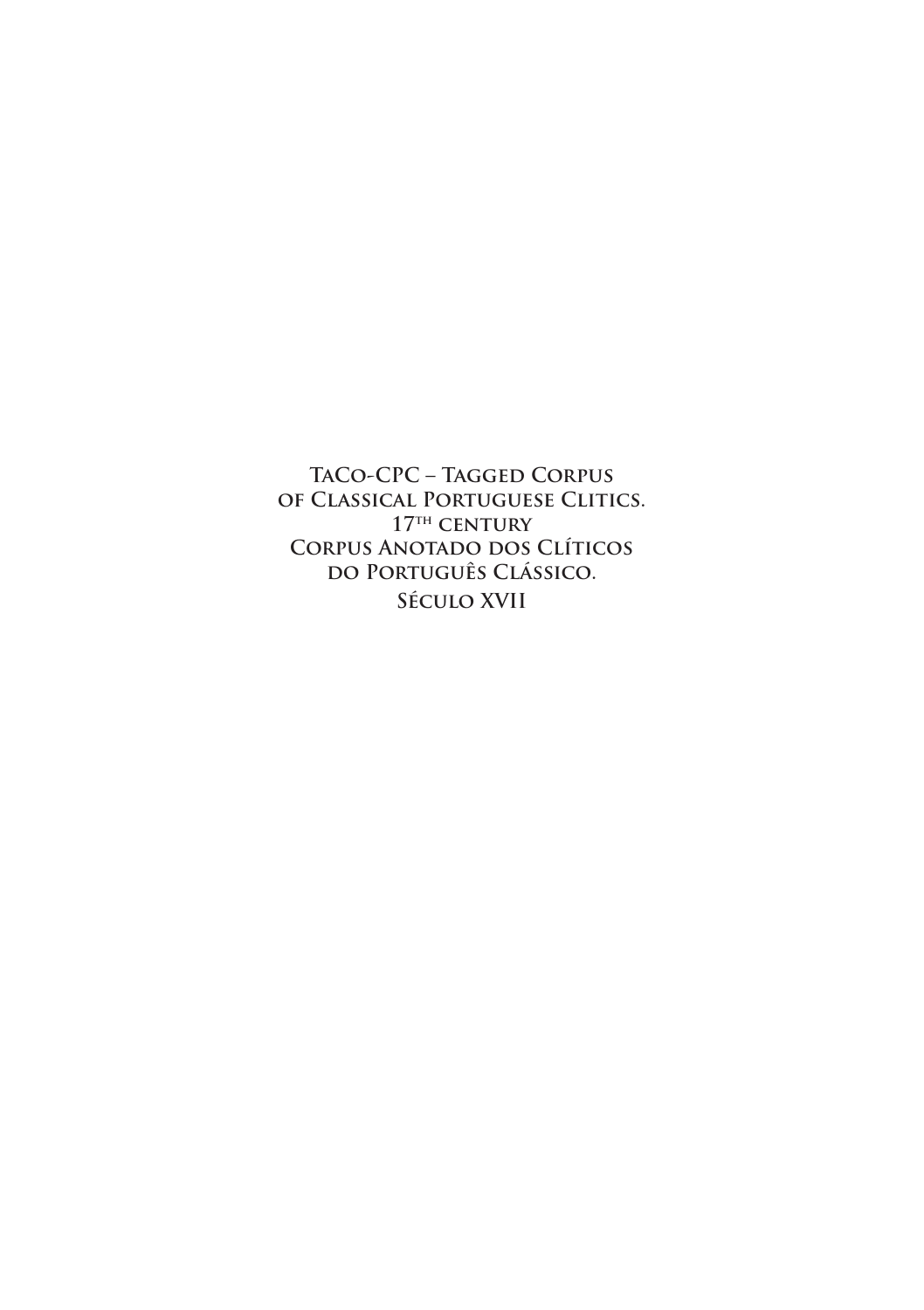

Source of funding: National Science Centre, Poland (Narodowe Centrum Nauki, ncn.gov.pl), under the agreement UMO-2016/22/M/HS2/00168 (funding initiative Harmonia8).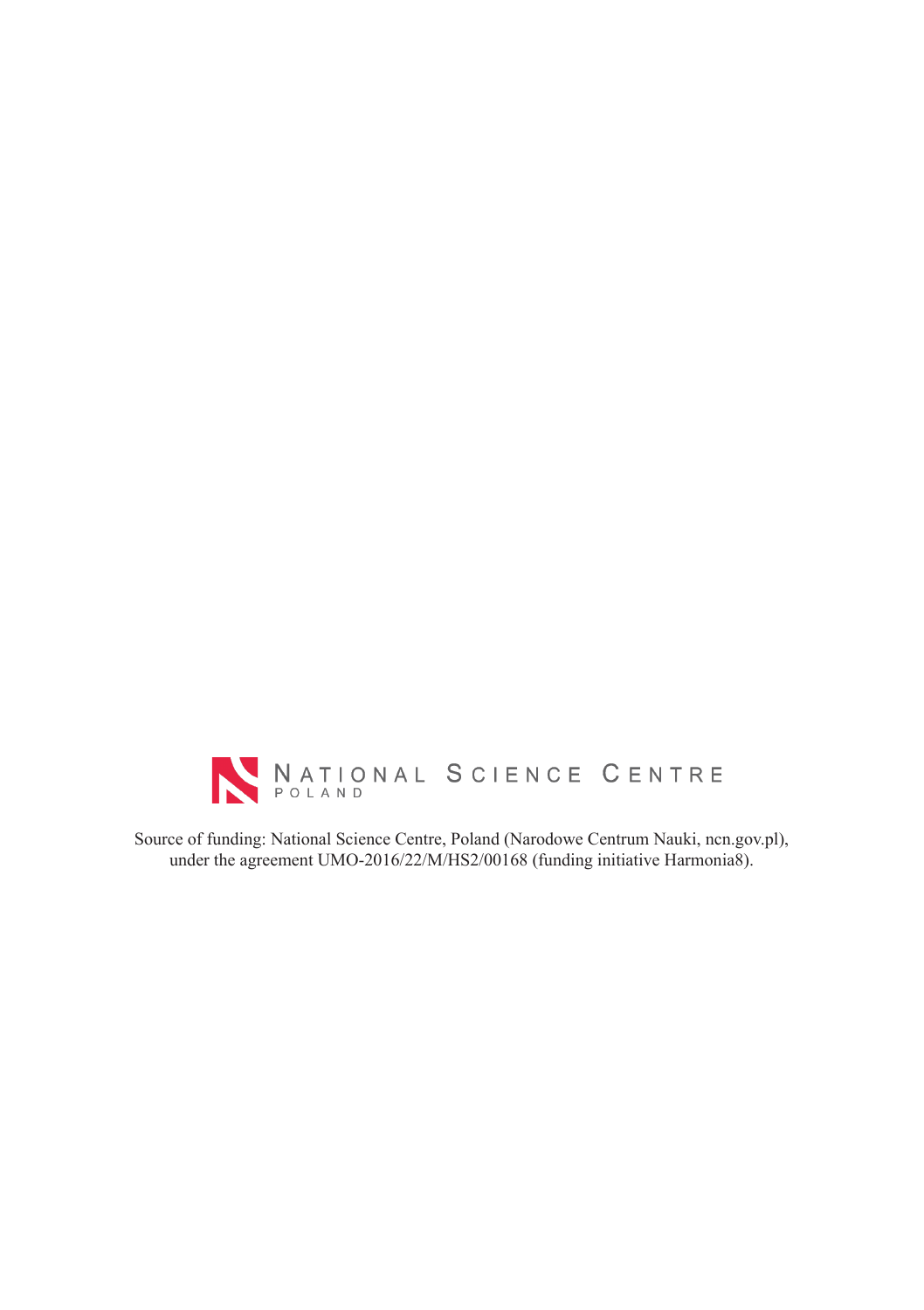**Dysertacje Wydziału Neofilologii UAM w Poznaniu (Nowa seria)**

**2 Językoznawstwo**

#### **Mikołaj Nkollo**

# **TaCo-CPC – Tagged Corpus of Classical Portuguese Clitics. 17th century CORPUS ANOTADO DOS CLÍTICOS do Português Clássico. Século XVII**



**Poznań 2020**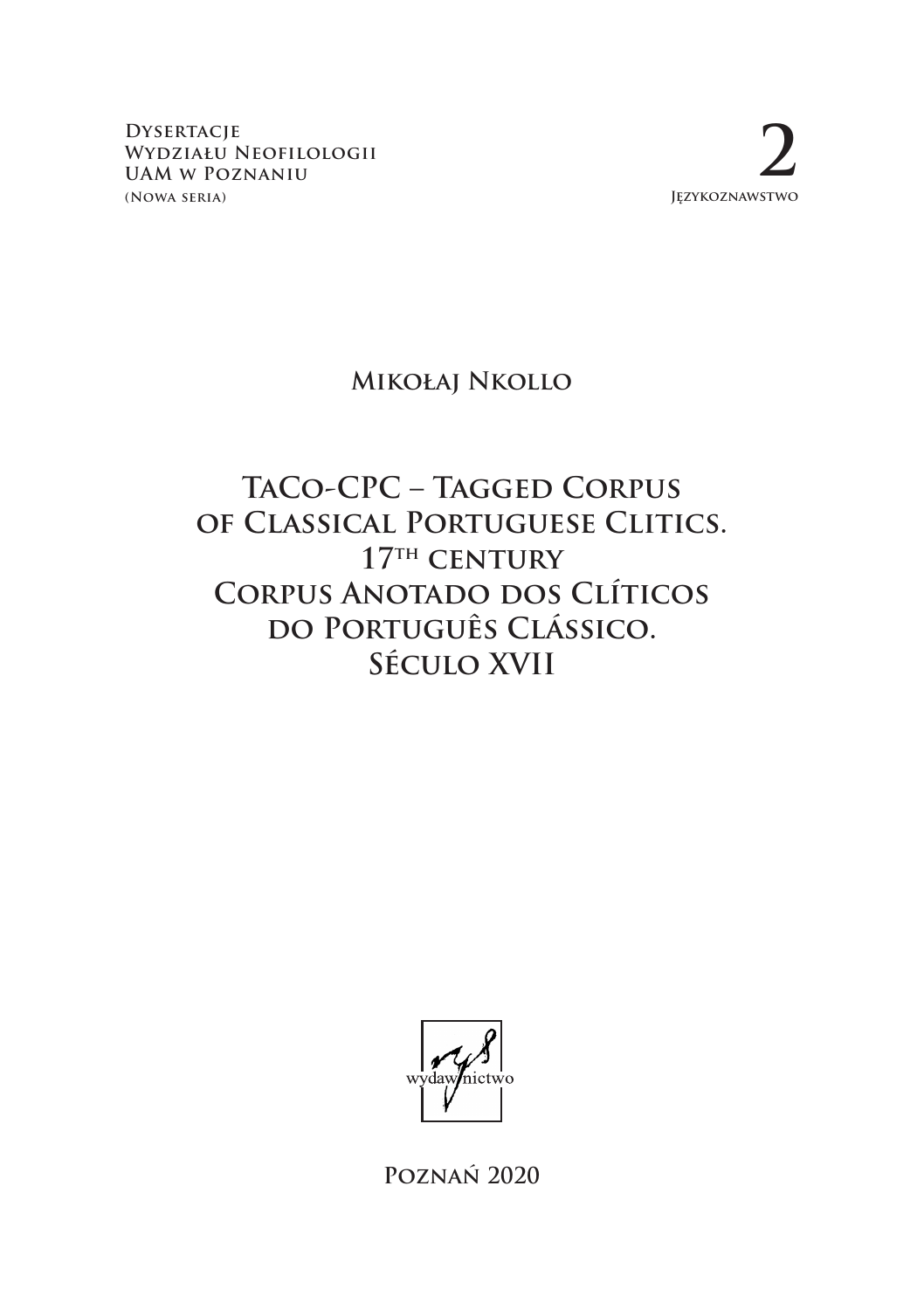Projekt okładki: Wydawnictwo Rys

Na okładce: Fragment fasady Biblioteki Wydziału Neofilologii UAM w Poznaniu

Recenzja wydawnicza: prof. dr hab. Esther Rinke-Scholl Goethe Universität Frankfurt

> Copyright by: Mikołaj Nkollo

Copyright by: Wydawnictwo Rys

#### **Redakcja Naukowa Dysertacji Wydziału Neofilologii UAM:**

Przewodniczący: prof. UAM dr hab. Dominika Skrzypek, prodziekan ds. nauki Wice-przewodniczący: prof. UAM dr hab. Marta Woźnicka

> Członkowie: prof. UAM dr hab. Sylwia Adamczak-Krysztofowicz prof. UAM dr hab. Barbara Łuczak prof. zw. dr hab. Piotr Muchowski prof. UAM dr hab. Wawrzyniec Popiel-Machnicki prof. UAM dr hab. Krzysztof Stroński prof. UAM dr hab. Janusz Taborek prof. UAM dr hab. Władysław Zabrocki

Funding: National Science Centre 2016/22/M/HS2/00168

Wydanie I, Poznań 2020

#### **ISBN 978-83-65483-97-3**

**DOI 10.48226/dwnuam.978-83-65483-97-3\_2020.2**

Wydanie:



Wydawnictwo Rys ul. Kolejowa 41 62-070 Dąbrówka tel. 600 44 55 80 e-mail: tomasz.paluszynski@wydawnictworys.com www.wydawnictworys.com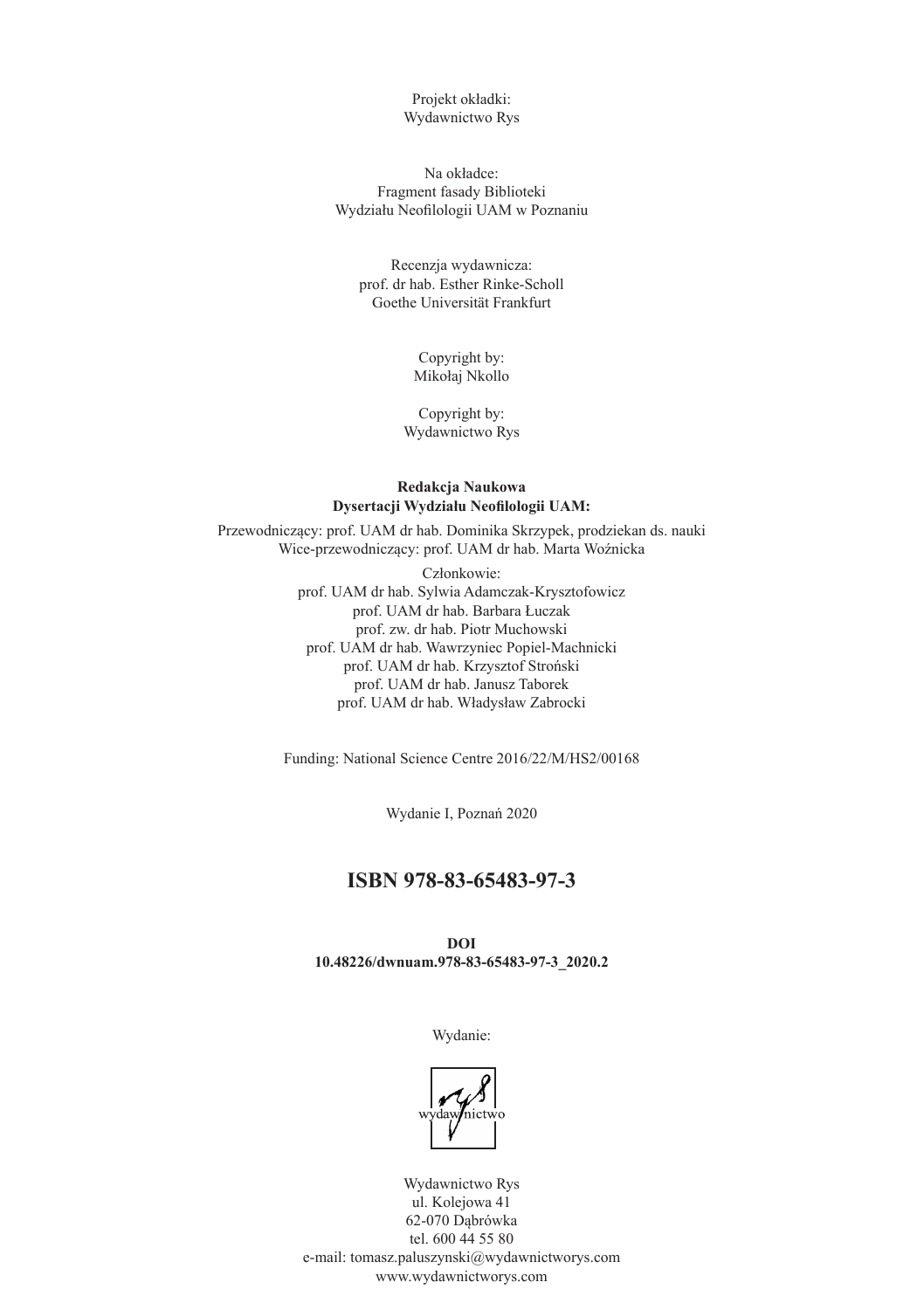# **Contents**

| 1650. Bento Teyxeyra Feyo. Relaçam do naufragio que fizeram as naos 727      |
|------------------------------------------------------------------------------|
|                                                                              |
| 1686. P. Antonio Carvalho da Costa. Compendio geographico 1023               |
|                                                                              |
| 1697. Padre M. Ayres de Almeyda. Sermam do acto da fee que se celebrou  1247 |
|                                                                              |
|                                                                              |
|                                                                              |
|                                                                              |
|                                                                              |
|                                                                              |
|                                                                              |
|                                                                              |
|                                                                              |
|                                                                              |
|                                                                              |
|                                                                              |
|                                                                              |
|                                                                              |
|                                                                              |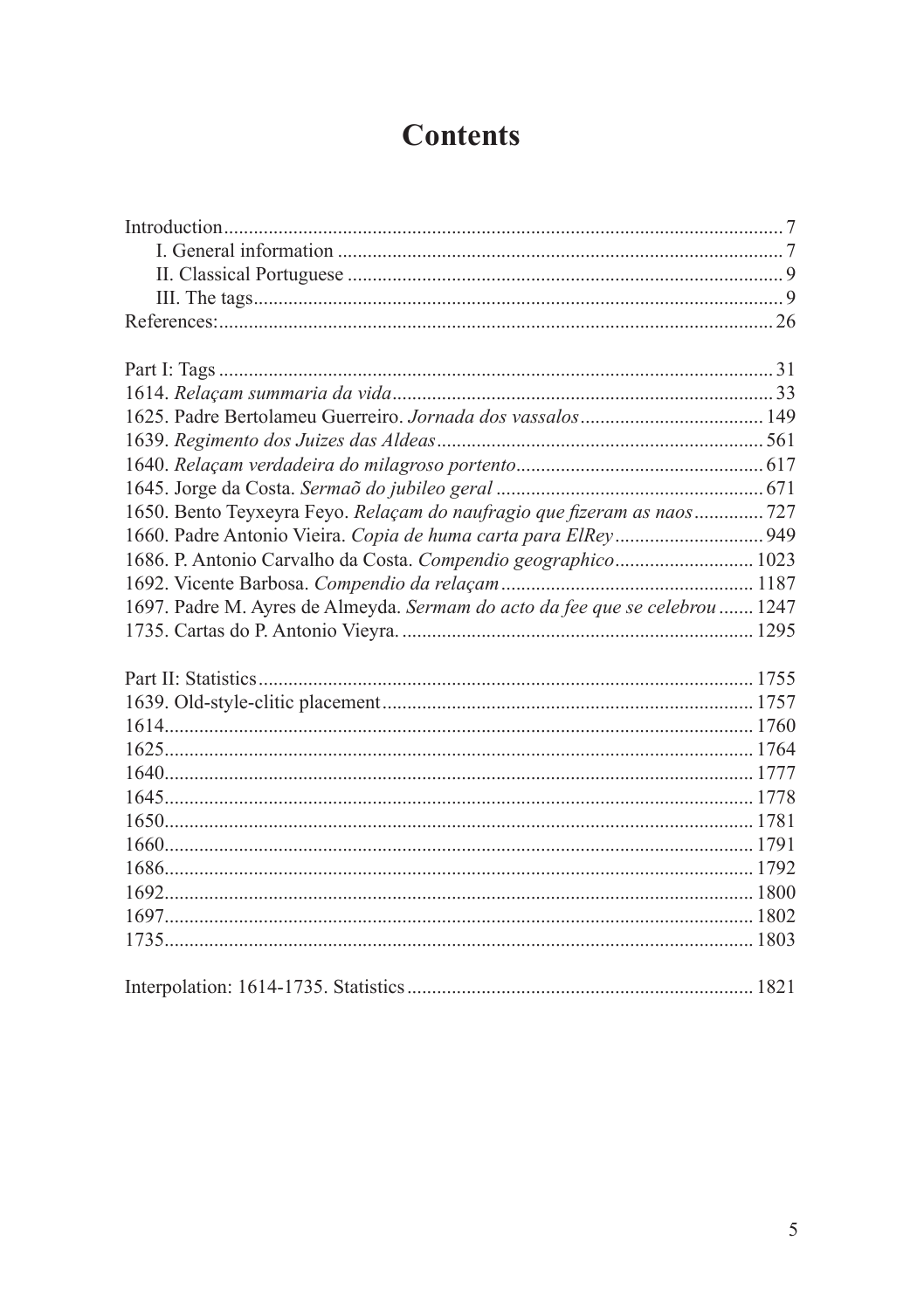# **DOI**

| Mikołaj Nkollo, TaCo-CPC – Tagged<br>Corpus of Classical Portuguese Clitics. | 10.48226/dwnuam.978-83-65483-97-3 2020.2 |
|------------------------------------------------------------------------------|------------------------------------------|
| $17th$ century Corpus Anotado dos<br>Clíticos do Português Clássico. Século  |                                          |
| XVII, Poznań 2020 [The whole book]                                           |                                          |

| Introduction                                                              | 10.48226/dwnuam.978-83-65483-97-3 2020.2-01 |
|---------------------------------------------------------------------------|---------------------------------------------|
| 1614. Relaçam summaria da vida                                            | 10.48226/dwnuam.978-83-65483-97-3 2020.2-02 |
| 1625. Padre Bertolameu Guerreiro.<br>Jornada dos vassalos                 | 10.48226/dwnuam.978-83-65483-97-3 2020.2-03 |
| 1639. Regimento dos Juizes das Aldeas                                     | 10.48226/dwnuam.978-83-65483-97-3_2020.2-04 |
| 1640. Relaçam verdadeira do<br>milagroso portento                         | 10.48226/dwnuam.978-83-65483-97-3 2020.2-05 |
| 1645. Jorge da Costa. Sermaõ do<br>jubileo geral                          | 10.48226/dwnuam.978-83-65483-97-3 2020.2-06 |
| 1650. Bento Teyxeyra Feyo. Relaçam<br>do naufragio que fizeram as naos    | 10.48226/dwnuam.978-83-65483-97-3 2020.2-07 |
| 1660. Padre Antonio Vieira. Copia de<br>huma carta para ElRey             | 10.48226/dwnuam.978-83-65483-97-3 2020.2-08 |
| 1686. P. Antonio Carvalho da Costa.<br>Compendio geographico              | 10.48226/dwnuam.978-83-65483-97-3 2020.2-09 |
| 1692. Vicente Barbosa. Compendio da<br>relaçam                            | 10.48226/dwnuam.978-83-65483-97-3 2020.2-10 |
| 1697. Padre M. Ayres de Almeyda.<br>Sermam do acto da fee que se celebrou | 10.48226/dwnuam.978-83-65483-97-3 2020.2-11 |
| 1735. Cartas do P. Antonio Vieyra.                                        | 10.48226/dwnuam.978-83-65483-97-3 2020.2-12 |
| Interpolation: 1614-1735. Statistics                                      | 10.48226/dwnuam.978-83-65483-97-3 2020.2-13 |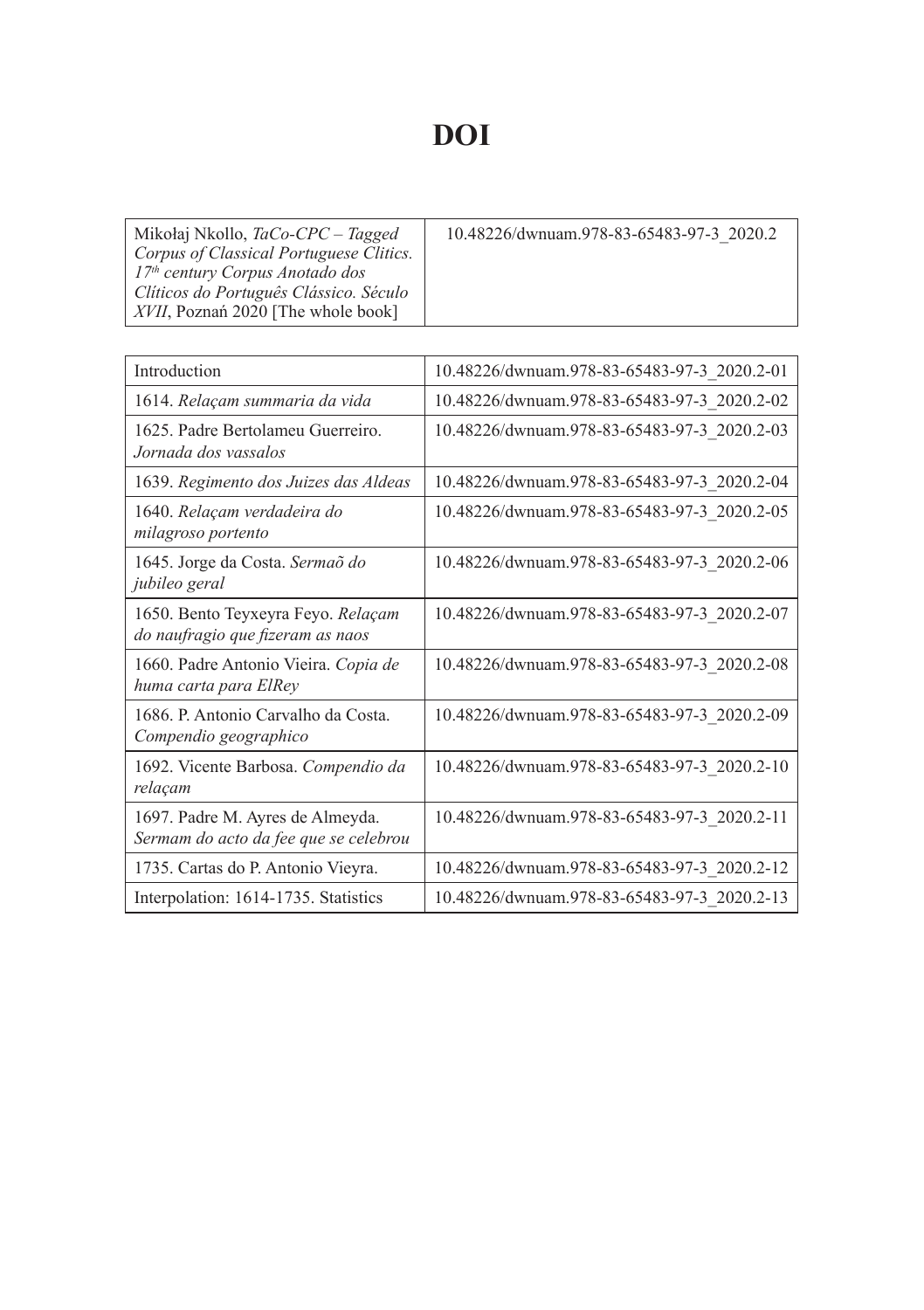### **Introduction**

### <span id="page-6-0"></span>**I. General information**

The corpus presented here has been compiled from 14 texts (both continuous excerpts and integral versions) containing 4594 clitic-verb sequences in various configurations. The texts were published between 1614 and 1735, but all of them were written in the  $17<sup>th</sup>$  century.

The data have been retrieved from OA pdf files stored in the Biblioteca Nacional de Portugal, and, more precisely, from one of its sections: Biblioteca Nacional Digital. As no search engine is available, suitable sequences with clitic pronouns had to be excerpted manually. Both original spelling and punctuation have been preserved. The collection of letters published in 1735 is a posthumous edition, reputed as trustworthy. The complete list of 14 texts is given in the references below.

The texts are of various sizes, ranging from a modicum of 139 cliticverb sequences (the sermon from 1697) to 1285 clitic-verb sequences in Father António Vieira's letters. They represent different genres (regulations for clerks and court officials, sermons, hagiography, scholarly treatise, chronicles, a report on putative miraculous events, personal letters), displaying a multitude of styles and degrees of formality. The only genre deliberately left out of the analysis involves poetry. The texts target various groups of addressees (or even particular addressees), some known and others unknown beforehand. They were composed in a variety of communicative circumstances by individuals of higher social ranks (printed matter was hardly available to poorly educated representatives of lower classes in 17th-century Portugal). The excellent scholarship of the authors of 14 texts in the corpus can be easily inferred from the degree of lexical refinement and grammatical correctness of their writings. Apart from poetry, another obvious, yet unintentional deficit is related to the absence of female authors. Although one of the texts is anonymous (1639), no serious evidence supports the idea of its female authorship (see e.g. Donaldson, 2014: 334-338 for a case study of how gender variation may inform syntax). Women-authored texts are few and far between in the period under discussion.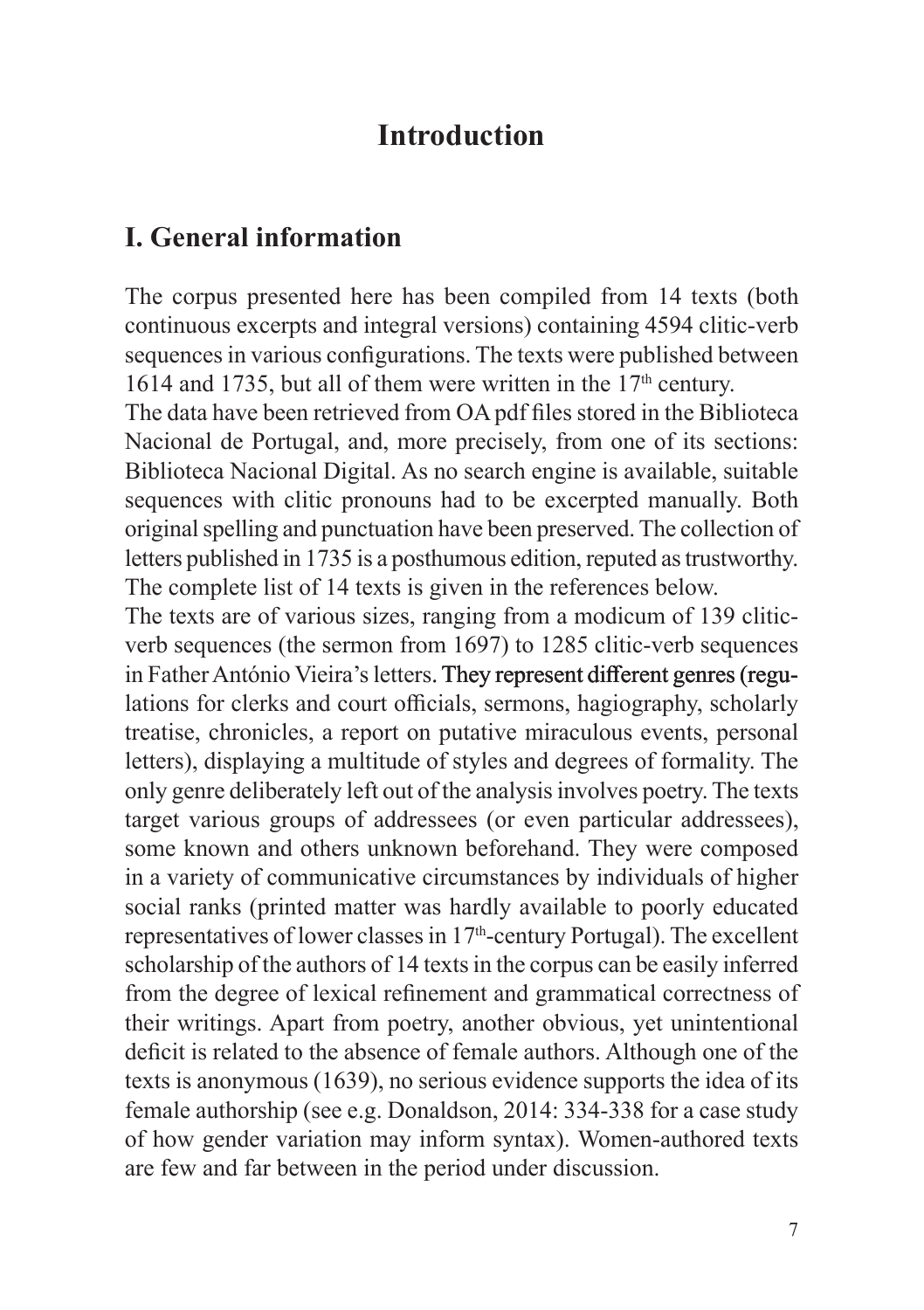<span id="page-7-0"></span>Furthermore, the selection of  $17<sup>th</sup>$ -century works was further narrowed down so that the *não* negative marker would be the only element eligible to break the continuity of clitic-verb sequences. The intent was to filter out the texts that represent Old-Middle Portuguese clitic grammar (Martins, 2011a: 94-96). There are two exceptions to this. The 1639 judicial regulations were selected on purpose to bring to light the distance between its antiquated grammar and Classical Portuguese standards found in the remaining texts. The *Regimento dos Juizes das Aldeas* possesses, among others, the following archaic traits: multiple interpolations (more than one syntactic constituent separating the clitic from the verb; Martins, 2016: 421-423), an *n*-initial preverbal accusative clitic after a proclisis trigger ending in a nasal diphthong (variation between vowel-initial and *n*-initial preverbal accusative pronouns is frequent, in this particular phonological setting, in Portuguese scriptural production up to the end of the  $16<sup>th</sup>$  century; cf. Martins 1994: 217-218), the inflected infinitive used in the capacity of the imperative mood (Martins, 2012; Carvalho, 2015: 669, 673) and variable past participles in compound tense forms. The data from this document have been left out of the statistics concerning interpolation. The second minor exception is the 1650 chronicle by Bento Teixeira Feio with a single instance of *bem* 'well' interpolated between the clitic pronoun and the verb. The corpus contains only part of this extensive text. In the remaining part, several similar cases have been detected.

There are going to be two further parts, encompassing the  $18<sup>th</sup>$  and the  $19<sup>th</sup>$  centuries. The main purpose of both this and the forthcoming parts is to parse prose text samples so that selected examples could be helpful for research on the syntax of clitic pronouns.

#### **II. Classical Portuguese**

As for the word 'classical' in the title of the present work, there is disagreement between scholars on what 'classical' should be taken to mean and where it should be localized. In Castro's (1988: 12; 2006) periodization, the history of Portuguese is divided into four periods: (i) Old Portuguese (from the publication of the first text in 1214 to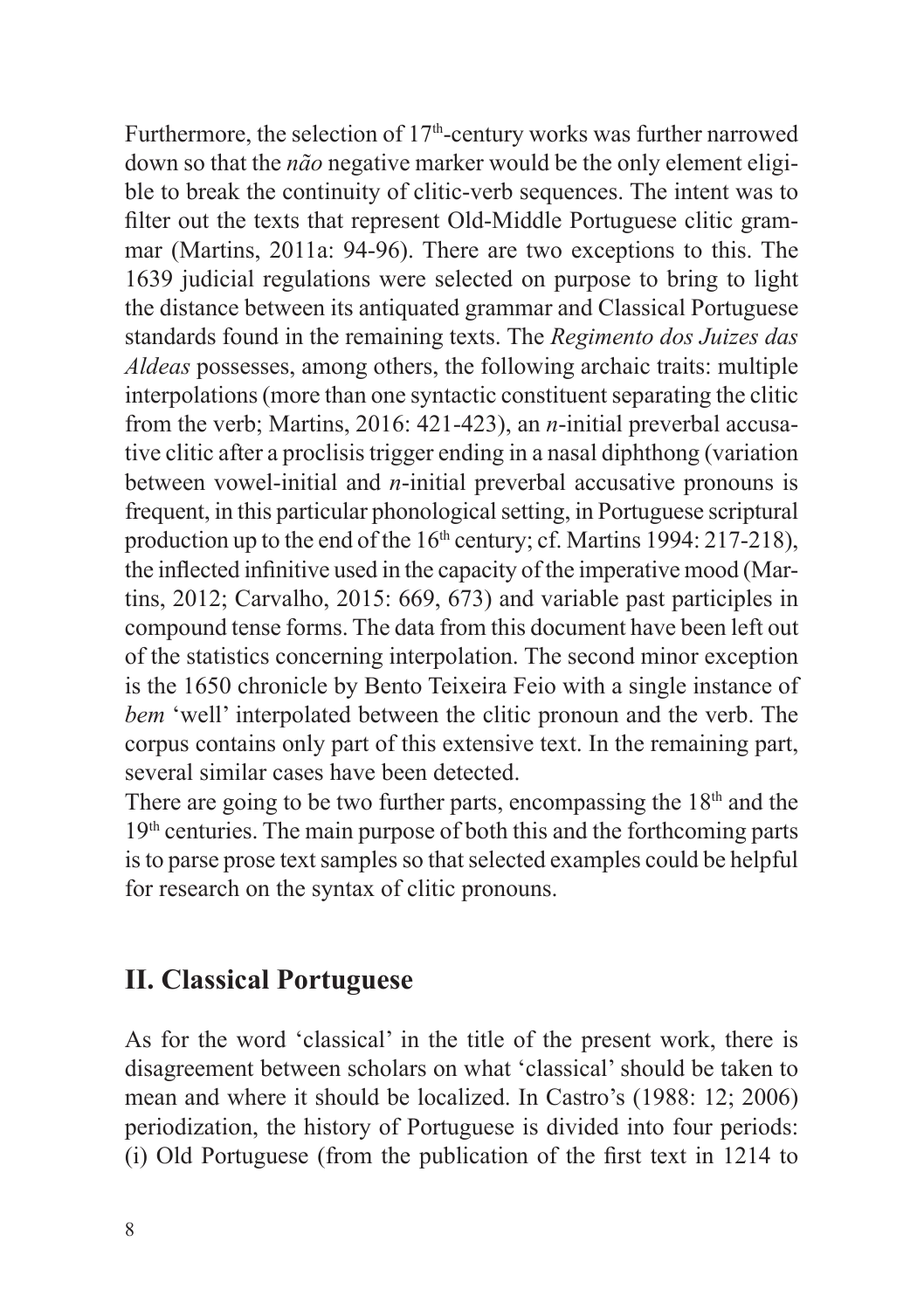<span id="page-8-0"></span>1385–1420); (ii) Middle Portuguese (from 1420 to 1536–1550); (iii) Classical Portuguese (from 1550 to the 1700s); and (iv) Modern Portuguese (from the 1800s to the present; see also Cardeira, 2005: 32). In a less philologically-oriented approach, Classical Portuguese corresponds to a language written in Portugal between the fifteenth and the eighteenth centuries. Differences revolve around Middle Portuguese, so that some scholars ignore this period altogether (Galves, 2018). As a result, the beginning of Classical Portuguese is disputed.

## **III. The tags**

The record of a given clitic-verb sequence takes the form of a series of tags. An example record, depicted below, consists of the following pieces of information:

File page: 3 (1645. *Sermaõ do jubileo geral*; Book page number: 1) *Nos outros Iubileos, ainda que ſe empenha a maõ da miſericordia, concedendoſe grandes graças, não ſe empenha de todo a mão da juſtiça,* ... Clitic: *se* (refl.3.sg) Clitic placement: **triggered proclisis** Proclisis trigger: *ainda que* Verb: *empenhar* Tense / Verb form: present indicative Modal frame: Negation:

Clause: **Embedded**

The term 'triggered proclisis', which is going to be dealt with more extensively, later on refers to one of the peculiarities of clitic placement in EP. Unlike in other Romance languages, in EP, clitic placement does not hinge on the finiteness of the verb. Instead, it depends on specific syntactic conditions. Enclisis is the default pattern in finite root clauses. By contrast, proclisis becomes obligatory only after a series of expressions, called 'proclisis triggers', placed preverbally.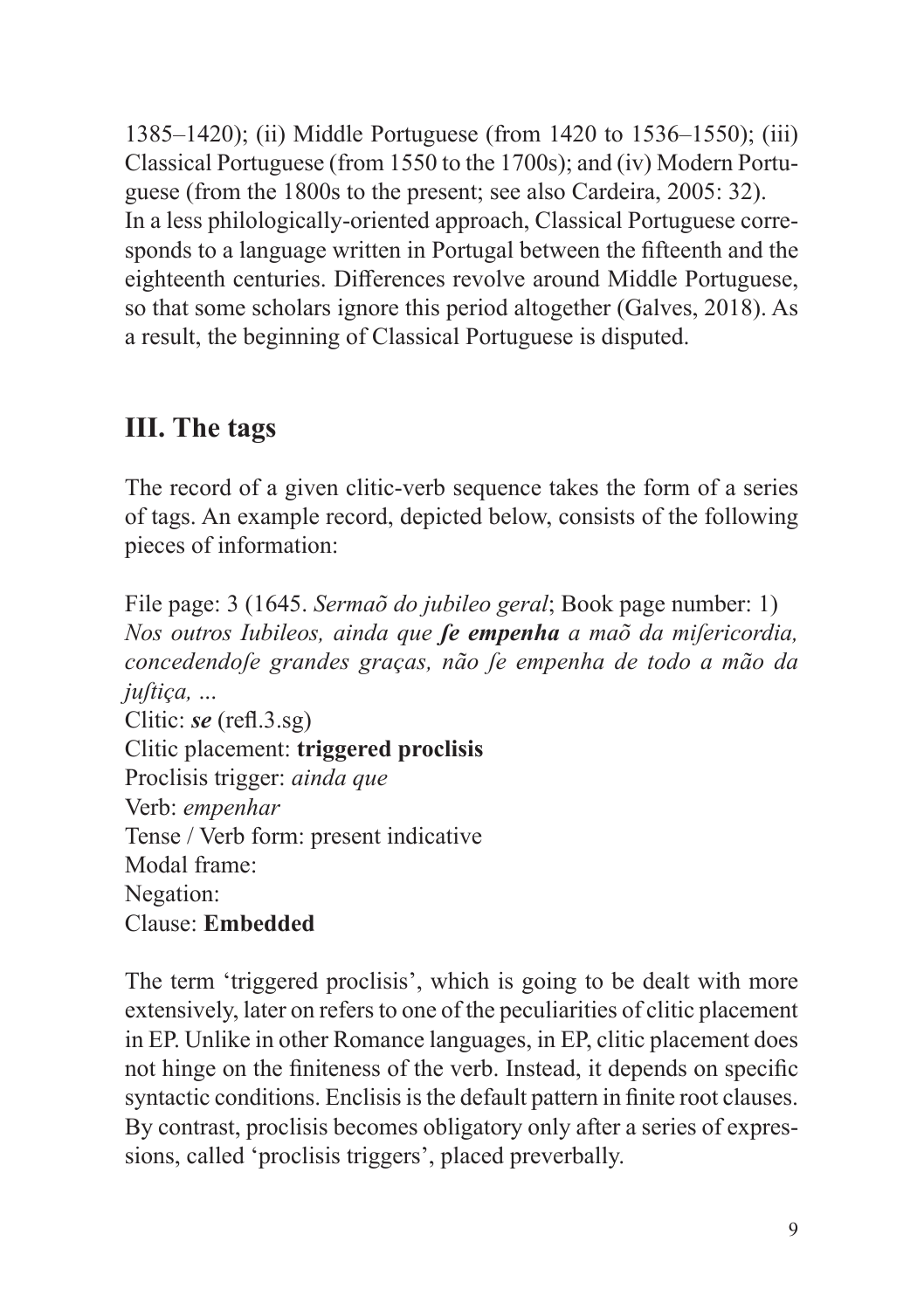1. File page. Localization in the file stored in the Biblioteca Nacional Digital

2. Date of publication, author's name (elective), title (or a significant part of the title), chapter and section (numbering and section titles, if available), page numbers as they appear in the original printed version. The last element is not always coincident with the point 1 above.

3. Example containing the clitic-verb sequence. Original spelling has been kept throughout, which is (among other things) how the present corpus departs from the Tycho Brahe Parsed Corpus of Historical Portuguese (Galves, Andrade, and Faria, 2017), which frequently relies on modern editions of old printings and manuscripts. Perhaps, the most obvious spelling detail, which turns out directly relevant to clitic attachment (cf. the characterization of root clauses Iba below), is related to how the coordinate conjunction *e* 'and' is graphically represented. Rather than being expressed as a plain word, it always takes the form of the special character '&'. Still, some caution is required, as some occurrences of this graphic sign are designed to replace ordinary commas or semicolons.

Likewise, spelling matters are directly relevant to the analysis of interpolation, the central point of interest of research conducted on the basis of the TaCo-CPC. The negative marker *não* was the only expression eligible to disrupt the continuity of clitic-verb sequences in Classical Portuguese (Martins, 2016: 423). Variants encountered in 17<sup>th</sup>-century texts comprise: *não*, *naõ*, *nõ*, *nã* and *nam*. In addition, the clitic *se* and an ensuing negative marker are frequently spelled jointly *senão* to represent *se não* sequences, thus additionally complicating their retrieval. In a nutshell, the ulterior motive behind the compilation of the TaCo-CPC was to represent exactly what the original versions of the analyzed texts contain.

#### *Eſta he a raſaõ que me faz temer que antes da felicidade que ſe eſpera, venha algum caſtigo que ſenaõ teme,* …

'This is the reason which makes me fear that, before the happiness that one is looking ahead to, some punishment may come, that one is not frightened by …'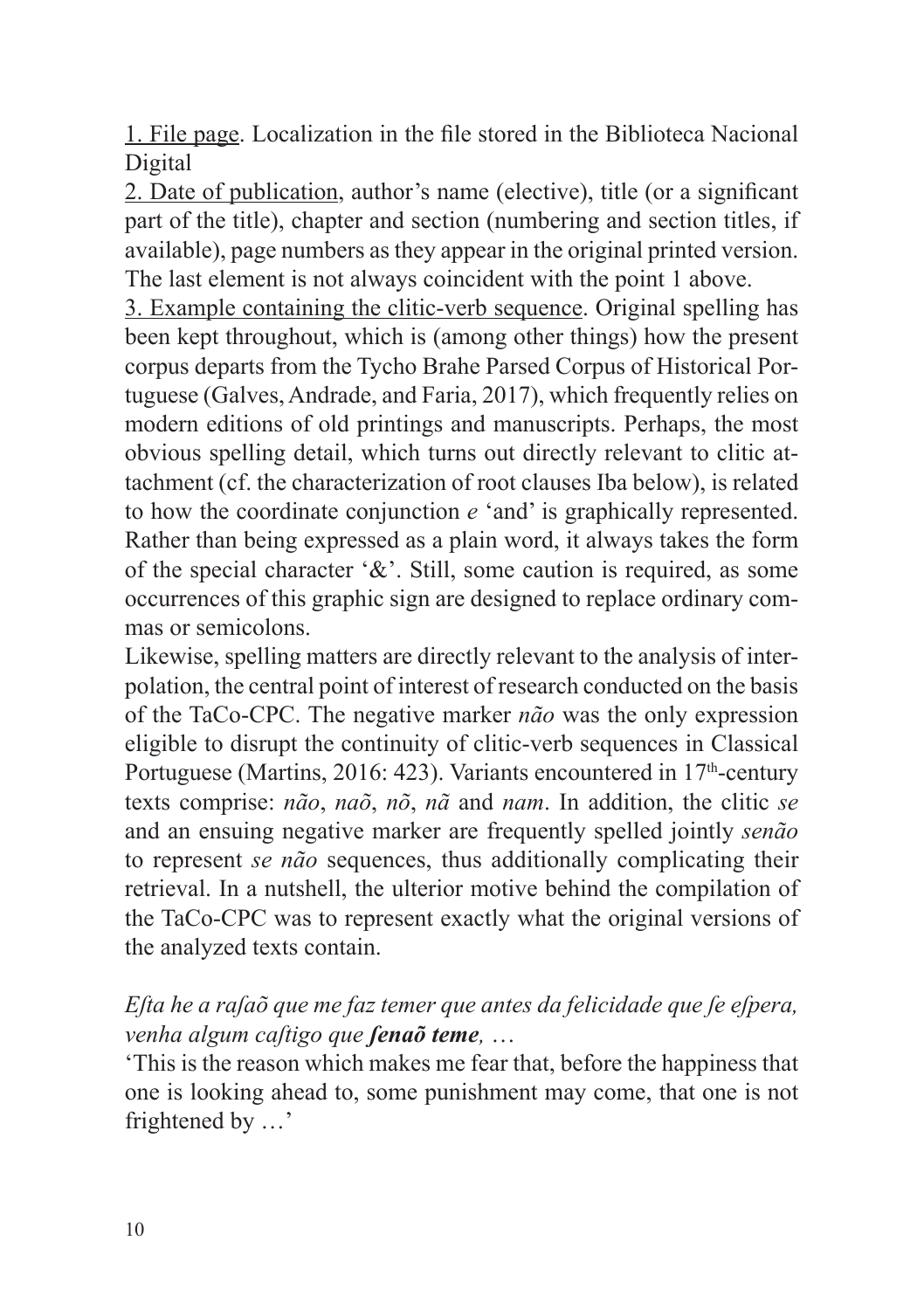4. The clitic alongside the bundle of morphophonological features it represents. In what follows, EP clitic pronouns are assumed to constitute a paradigm (Luís and Kaiser, 2016: 211; see also a similar portrayal of Sardinian object and reflexive clitics in Mensching and Remberger, 2016: 278), as outlined below in a somewhat oversimplified manner. In the diagram below, grey-shaded fields display the default *o*, *a*, *os*, *as* forms alongside their allomorphic *no* and *lo* variants. EP clitic pronouns encode the following morphosyntactic features: person-number (1, 2, 3 singular, 1, 2, 3 plural), gender (masculine, feminine). Case distinctions involve the dative vs. accusative formal contrast for  $3<sup>rd</sup>$  person pronouns. For  $1<sup>st</sup>$  and  $2<sup>nd</sup>$  person pronouns of singular and plural, no formal distinctions are found, due to the complete syncretism of accusative and dative forms. Likewise, gender distinctions extend solely over 3<sup>rd</sup> person direct object (i.e. accusative) forms. As for the 'reflexive', this term is provisional and extends over a variety of usages and values, related to argument structure (or diathesis; Schwarze, 2012: 127-129). Aside from reflexivity / reciprocity, Duarte, Matos and Gonçalves (2005: 119-120) single out: nominative clitics (*Trabalha-se demasiado* 'One works too much' to characterize null subjects as indefinite; see also Schwarze 2012:137), passive clitics (*Penduraram-se os quadros na parede* 'The pictures were hung on the wall'; see Martins and Nunes, 2016: 323-326), ergative clitics (*O gelo derreteu-se e nós assustámonos com o degelo repentino* 'The ice thawed and we got scared with the sudden thaw'), inherent clitic (*Ele zangou-se com os alunos* 'He got angry with the pupils'). Rather than being a straightforward pronoun, *se* in the preceding examples is an operator on the argument structure of the verb. It conveys a variety of meanings, sometimes conflated in a single broad category – the middle voice. Inherent clitics are parts of lexical entries of the verb they attach to. In point of fact, they evince an idiomatic behavior: no referent is required to be looked for. Likewise, no grammatical function is realized. Still, they are likely to have agreement and case features.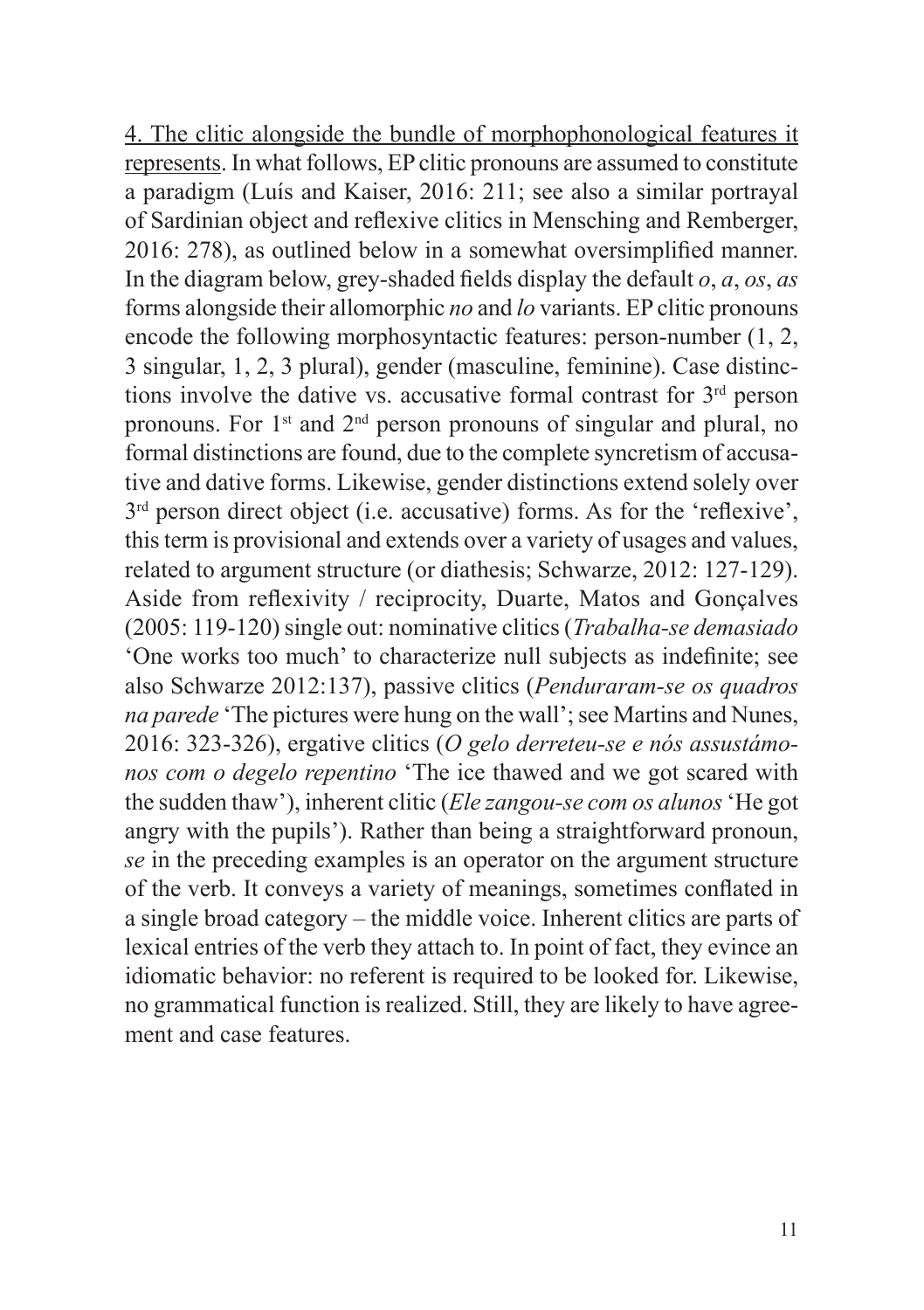|            | <b>ACCUSATIVE</b>                                                                                        | <b>DATIVE</b>                   | <b>REFLEXIVE</b> |  |
|------------|----------------------------------------------------------------------------------------------------------|---------------------------------|------------------|--|
| $1$ . SG   | me $[m9]$                                                                                                |                                 |                  |  |
| 2.SG       | te $[t\circ]$                                                                                            |                                 |                  |  |
| 3. SG.MASC | $o [u]$ no $[nu]$ lo $[lu]$                                                                              | lhe $\lceil \Lambda$ ə $\rceil$ | $se$ [sə]        |  |
| 3. SG.FEM  | $a [v]$ na $[nv]$ la $[1v]$                                                                              |                                 |                  |  |
| 1.PL       | $nos$ [nu]]                                                                                              |                                 |                  |  |
| $2.$ PL    | $\overline{\text{vos}}$ [vu[]                                                                            |                                 |                  |  |
| 3. PL.MASC | os $\lceil \mu \rceil$ nos $\lceil \mu \rceil$ los $\lceil \mu \rceil$                                   | lhes $\lceil \Lambda$ as        | $se$ [sə]        |  |
| 3. PL.FEM  | as $\lceil \frac{e}{\ln n} \rceil$ as $\lceil \frac{e}{\ln n} \rceil$ as $\lceil \frac{e}{\ln n} \rceil$ |                                 |                  |  |

Person-number annotation of *se* accompanying a non-finite form is frequently problematic, as coreference or binding connections are not easy to come by.

… *para que os ditos pagamentos foſſem effectivos, aſſim ao Biſpo e Clero, como aos meſmos Padres da Companhia, porſe experimentar que todos os outros apertos* … Clitic: *se* (refl.3.)

Gender symbols in the tags of accusative clitic pronouns have been abbreviated as M (masculine) and F (feminine).

Allomorphic variants of enclitic pronouns have been kept throughout (*no*, *na*, *nos*, *nas* and *lo*, *la*, *los*, *las*; the latter series is also found in mesoclisis and clitic clusters, e.g. *no-lo*, \**nos-o*, irrespective of where the latter are placed with respect to the verb; Piel, 1989).

*...; mas fazem-no aſſim os que governaõ, porque ſe houverem de fazer as prevençoens neceſſarias, hade-ſe gaſtar muito tempo nellas* Clitic: *no* (acc.3.m.sg)

'.. but those who govern are so doing themselves for, if they are supposed to undertake necessary preventive measures, much time will have to be spent on them'

Portuguese proclitics are known to behave as if they were independent elements 'visible' for coordination (cf. Sandalo and Galves, 2013: 121; for example *Todos o aplaudiram e festejaram* 'They all applauded and celebrated it', but \**O Paulo aplaudiu-o e festejou* 'Paulo applauded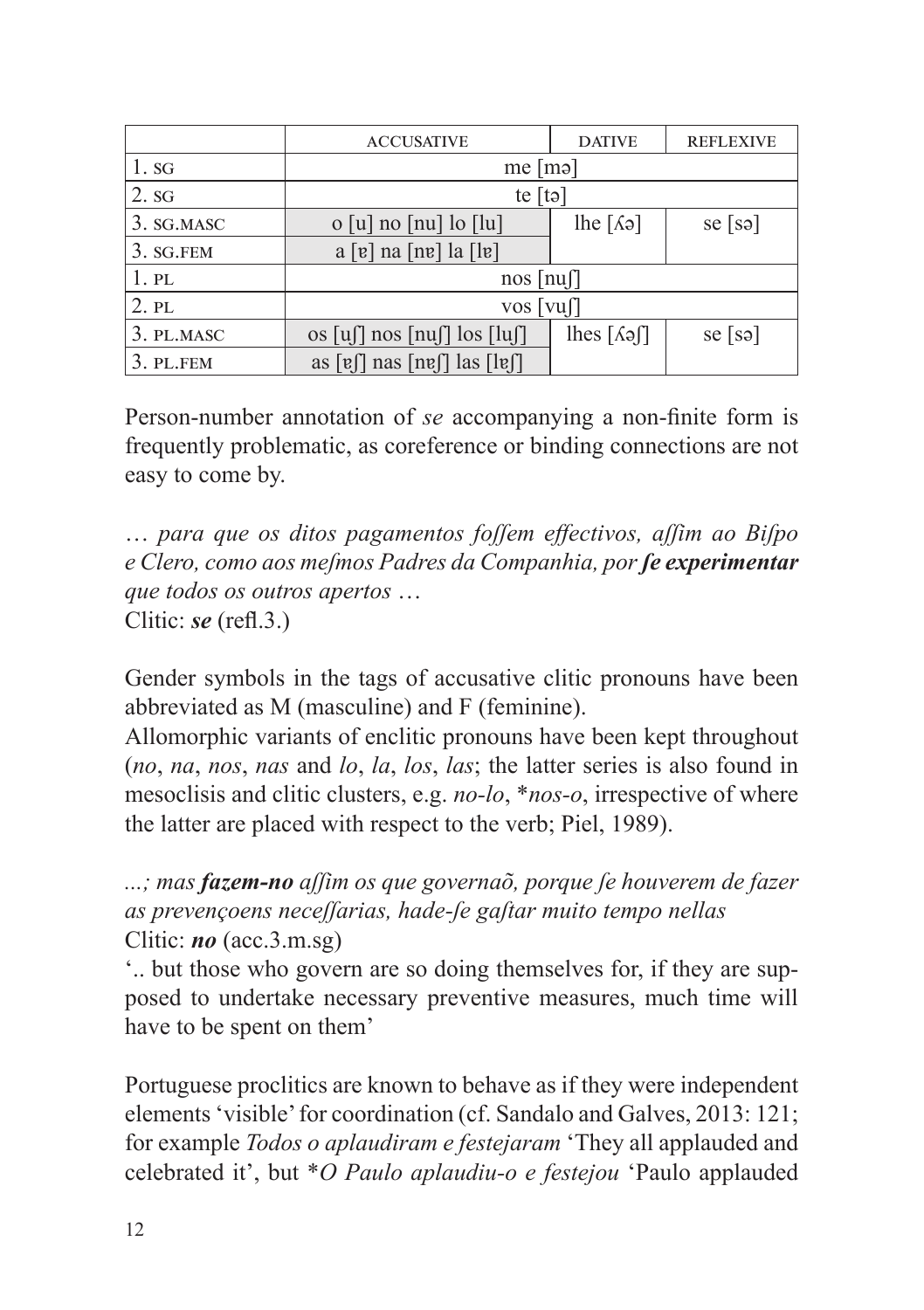and celebrated him'; the correct structure requires the reiteration of the pronoun in enclisis). Thereby, they stand in a stark contrast to enclitics, which fail to display this property. As for the annotation of the examples, the decision is not to treat sentences such as below as representing two distinct clitic-verb sequences, although a somewhat deeper syntactic parsing would legitimize such a solution.

#### ...; *mais eftima a eſpada do General Olandez, que ſeu tio lhe deixou em memoria de o vencer, & matar*.

'But he has more veneration for the spade of the Dutch General, handed down by his uncle in memory of defeating him and killing him(= Dutch General)'

Clearly, in cases of 'triggered proclisis', the left-hand context had to be reconstructed up to the point of occurrence of a probable proclisis trigger. Sometimes, the search required to reach as far as several lines back.

To simplify the classification somewhat, clitics taking the form *o* (irrespective of agreement requirements) which are used as predicates ('les clitiques prédicatifs' in Monachesi & Miller's description, 2000; 'predicative clitics', Duarte, Matos, Gonçalves, 2005: 119), binding on a previously mentioned set or feature, are classified as accusatives, as well. Unlike in Italian where the elided form is elective with the accusative pronoun proper (*Martina l'elegge* or *Martina lo elegge* 'Martina is choosing it'), but prohibited with the 'clitique prédicatif' (*Martina lo è* vs. \**Martina l'è* 'Martina is that way / So is Martina'; see Monachesi, 1999), in  $17<sup>th</sup>$ -century Portuguese texts neither clitic form nor clitic placement hinges on this distinction.

…*, e a eſte fim quaſi todos os Cabos do exercito eraõ naturaes de Catalunha, como tambem o he D. Joaõ de Quaray, a cuja ordem vinha tudo*

'... and for this purpose almost all the corporals of the army were of Catalan origin, as is also Sir João de Quaray, by whose order everybody was coming …'

*Aos 12. de Janeiro de 1688. proſeguio a ſua viagem para Borneo, & ſendo muy proſpera, o foi tambem muito myſterioſa*,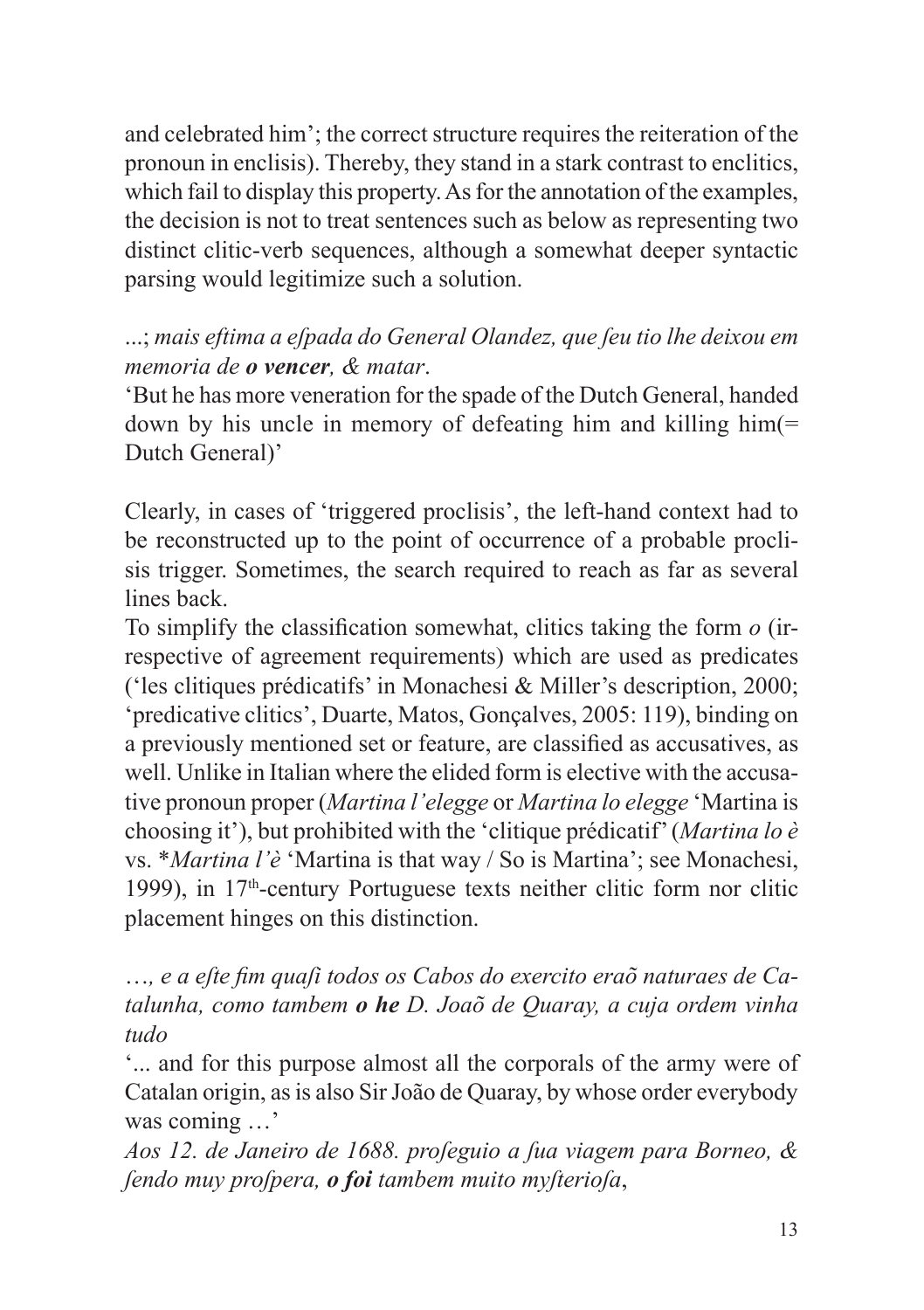'On January the twelfth of 1688, it was carrying on towards Borneo, the travel being completely unimpeded, it was also very mysterious'

5. Clitic placement. No doubt, this point is very tricky in any description given to Portuguese clitics.

Five possible clitic placements are found in Classical Portuguese: interpolation, triggered proclisis, non-triggered proclisis, mesoclisis and enclisis.

Present-day European Portuguese exhibits a complementary distribution between pronominal enclisis and proclisis. Enclisis is the default placement in clauses containing finite verb forms. It is "a well defined syntactic configuration in which a host is adjoined to a clitic" (Schlonsky, 2004: 301). By contrast, preverbal position of clitic pronouns is obligatory once enclisis is ruled out. This is to say that proclisis appears only if some other expressions occur preverbally. As Duarte and Matos put it (2000: 117): 'proclisis is triggered by the presence of so-called operator-like elements c-commanding the verbal host of the clitic: (i) sentential negation operators and negative phrases in preverbal position […]; (ii) overt complementizers […]; (iii) *wh*-operators […]; (iv) quantified NPs in subject position […]; (v) fronted contrastive focus elements […]; (vi) certain adverbs in preverbal position'.

In Classical Portuguese, proclisis was categorical in the same syntactic conditions (cf. Martins, 2016: 416 'Ao longo de todo o período histórico do português (desde os primeiros textos, no final do séc. XII, até hoje), mantêm-se estáveis os contextos de próclise obrigatória'; transl. 'throughout the history of Portuguese, starting from the first texts from the twelfth century until now, the contexts of obligatory proclisis remain unaltered'; Galves et al, 2005: 43 'It is worth noting that the contexts of obligatory proclisis have not changed in the whole history of Portuguese'). All these cases are subsumed under the 'triggered proclisis' category.

Still, unlike today, in the  $17<sup>th</sup>$  and  $18<sup>th</sup>$  centuries, a series of contexts ('cl-V / V-cl variation contexts') enabled speakers to choose whether clitic pronouns are to be placed in the preverbal or postverbal position. All these cases were reanalyzed as obligatory enclisis contexts later on.

Proclisis in such configurations is thought to be 'non-triggered'. In fact, even if some preverbal constituents (left-dislocated or hanging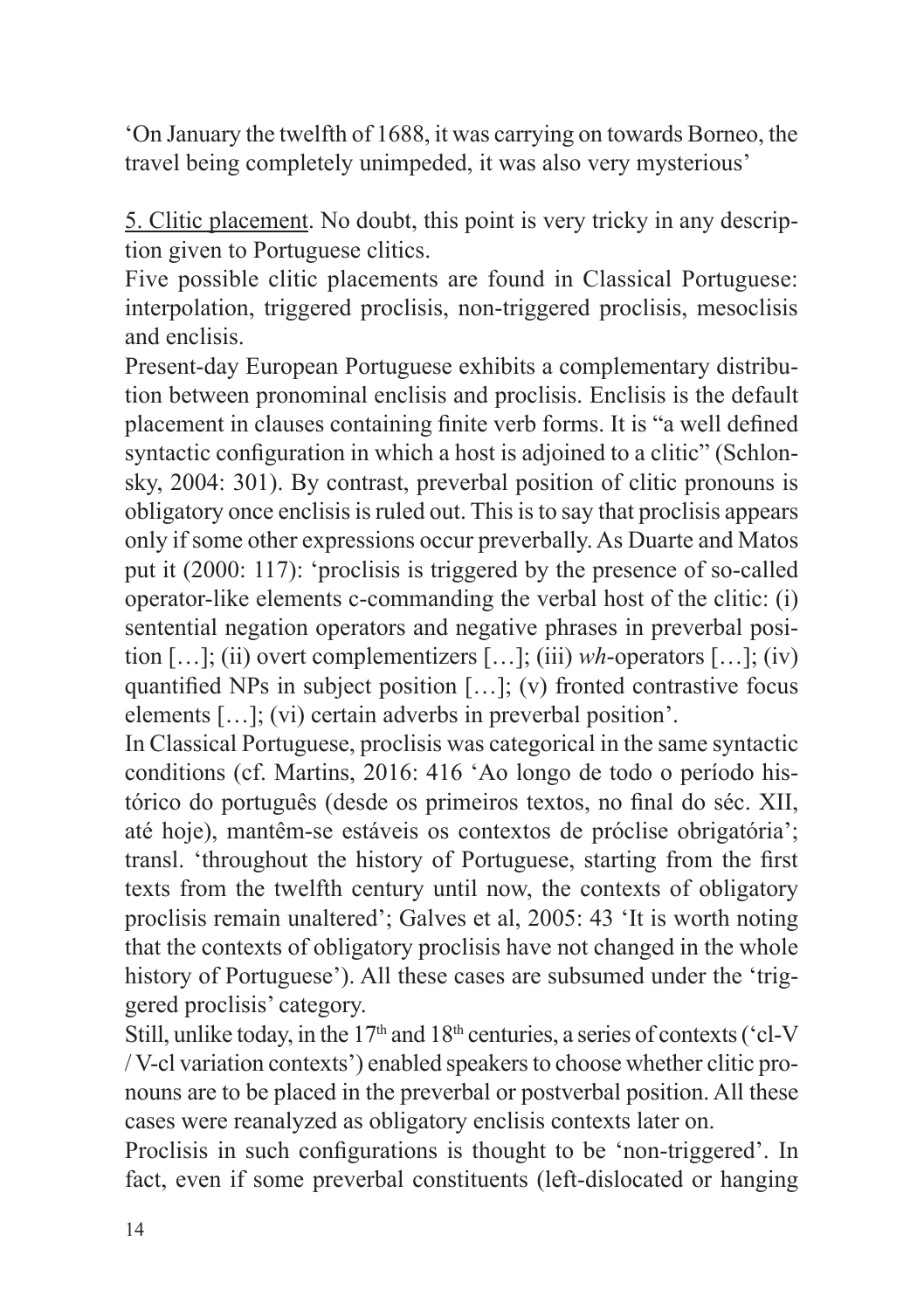topics, subordinate clauses, root clauses plus a coordinate conjunction, non-argumental prepositional phrases, clause-external adverbs, non-focalized and non-quantified subjects) warranted, to some extent, the preverbal position of the pronoun, they cannot be said to coerce speakers into applying that model at the expense of enclisis. The number and the nature of these variation contexts are not undisputed and so the discussion thereof will be resumed in point 11.

As for enclisis with finite verb forms, in Classical Portuguese this placement is predominantly associated with verb-initial sentences (plus, occasionally, sentences with a preverbal clause-external constituent). Little by little, it begins to take over from proclisis in variation contexts. In the examples that start with *E* 'And', the criterion of V-cl in sentence-initial position is, strictly speaking, not met. Yet, such cases are also thought to represent categorical enclisis (although they deviate from Tobler-Mussafia law; see below) rather than an optional enclisis in cl-V / V-cl variation contexts. In no case is the clitic preverbal in such sequences. Mesoclisis is rare (it is hardly found in the TaCo-CPC texts; only texts 1697, 1639, 1686 and 1735 display as few as 16 occurrences). This model is thought to be the result of the resegmentation of future or conditional verb forms into the infinitive and a pseudo-auxiliary (reanalyzed as a person-number marker), forming a double-stressed compound, with the clitic attached to the infinitive and a regular enclitic allomorphy, even with irregular stems (*fazer*, but *farei*, mesoclisis *fá-lo-ei*).

Interpolation (clitic-verb non-adjacency) is a long-standing pattern in European Portuguese. In Classical Portuguese, the negative marker *não* was the only element likely to disrupt the continuity of clitic-verb sequences. In no example is the interpolation categorical: proclisis and interpolation are always interchangeable. In Old and Middle Portuguese, the number and the nature of expressions likely to be inserted between the clitic pronoun and the verb was virtually unrestricted. Only Left Periphery elements were precluded from being interpolated (Martins, 2011b: 140- 141). Left Periphery is the expression of the syntax-semantics interface and links the utterance with its context. It is in the Left Periphery where information on the type of an utterance are found (assertion, interrogation, exclamation, injunction) alongside information on foci ('a resolution for a variable left open in previous discourse'; cf. López 2009: 28) and topics (piece of information, highly predictable and retrievable from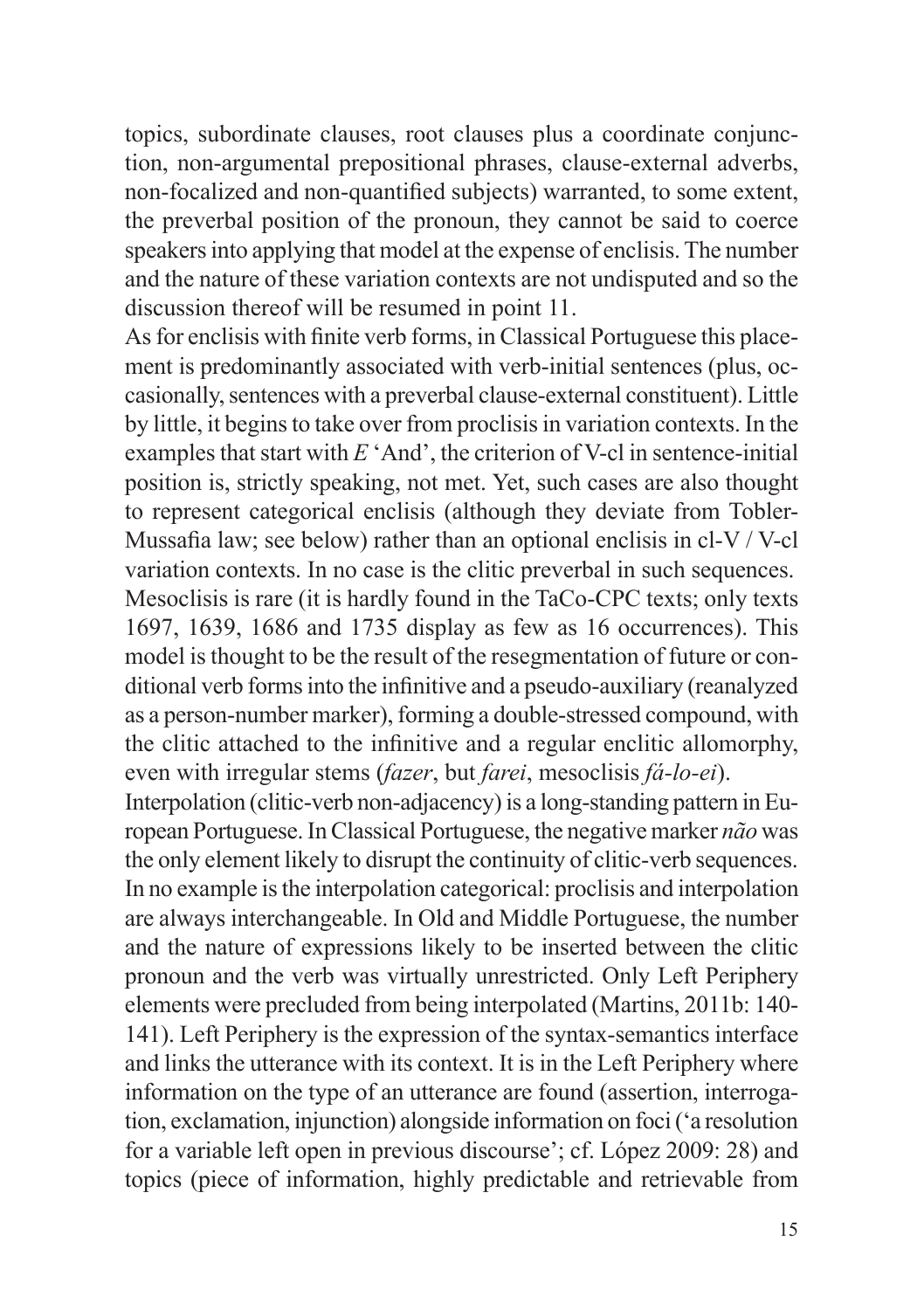the foregoing discourse). This period is known in linguistic theorizing over clitics as 'generalized interpolation' (Fiéis, 2001: 199-202). In syntactic terms, it corresponds to the first of the three stages singled out in the history of Portuguese clitic grammar. This stage is reported to have become obsolete in the  $16<sup>th</sup>$  century (Namiuti, 2008: 7). In some approaches (Namiuti, 2006; Andrade and Namiuti-Temponi, 2016: 205- 207), generalized interpolation is accounted for in terms of clitic movement: the clitic pronoun is allowed to move to  $C^{\circ}$  in subordinate clauses, whereas the Verb moves up to  $\Sigma^{\circ}$  (the functional domain of polarity, i.e. affirmation *vs*. negation dichotomy, which, among others, informs the choice of indefinites; see *Li algum livro* 'I read some book', \**Li nenhum livro* 'I read none book', *Não li nenhum livro* "I read no book'; *Não li algum livro* 'I didn't read (one of the) books'). Once the clitic is moved, a variety of XPs may separate it from its default verbal host. That is how the generalized clitic-verb non-adjacency (with any kind of expressions allowed to follow the pronoun and precede the verb), including multiple interpolations, comes about. Clitic movement to  $C^{\circ}$  is associated with the dominance of the C-cl- $(X)$ -negV word order, i.e. complementizer – clitic – any non-left-periphery constituent – Negation-verb complex, one of the salient features of which consists in the contiguity of proclisis triggers and clitic pronouns.

Along different lines, another syntactically based explanation for this positional freedom is couched in terms of IP scrambling. According to this viewpoint, Old (and Middle) Portuguese featured intersecting lines within syntactic trees. SOV word orders were more frequent as a result of IP middle scrambling (e.g., raising to multiple Spec, TP positions; Martins, 2002), and not of movement to the C domain. Certain expressions were likely to appear either at a distance from their heads ('scrambled'; see Costa & Martins, 2010: 59-61; Martins, 2011b: 139-140) or, alternatively, fixed orders were missing for some dependent – head groups. For example, both 'predicate adjective – copula' and 'copula – predicate adjective' orders were allowed. Once scrambling had been lost, indiscriminate interpolation began to recede (Martins, 2014: 42-44) 1 .

<sup>&</sup>lt;sup>1</sup> According to Martins (2011b: 140-141), interpolation is indicative of the distinction between the OV orders brought about by the presence of contrastive foci or marked topics and OV with scrambled objects, since clitics mark the border between sentence's left periphery and the middle field.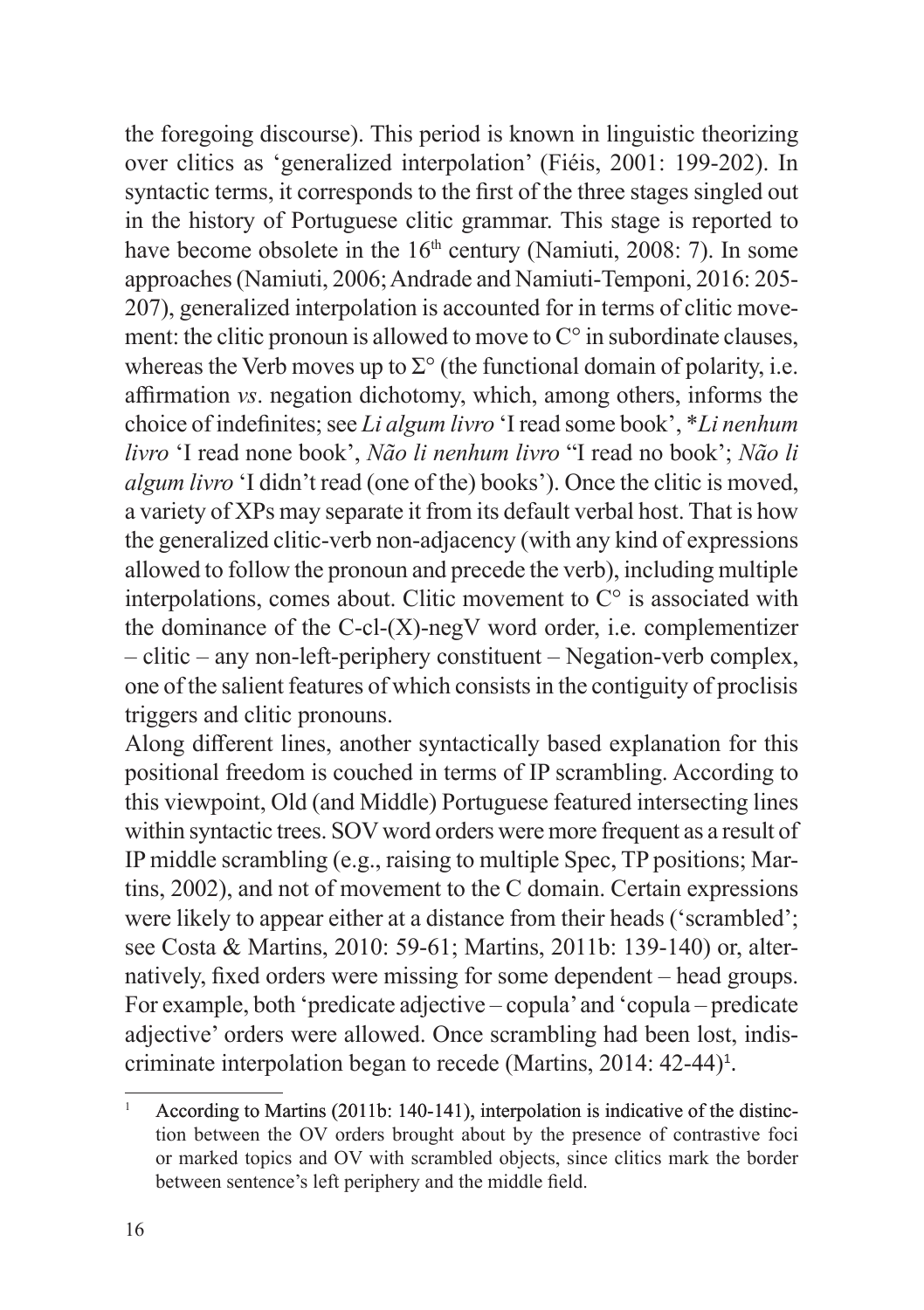The present corpus provides evidence, that *não*-clitic-verb and clitic*não*-verb had divergent distributions depending on whether they are found in 'triggered proclisis' contexts or in X-V-cl / X-cl-V variation ones ('non-triggered proclisis'). Whereas non-adjacency was the default choice in the former (225 out of 266 occurrences, i.e. 84.58%), cliticverb adjacency was prevailing (50 out of 64 occurrences, i.e. 78.12 %) in the latter in the period under discussion. The aggregate, i.e. for both kinds of contexts (obligatory proclisis ones and cl-V / V-cl variation ones) ratio is  $2,62:1$  in favor of interpolation  $(72.42\%)^2$ .

6. Proclisis trigger. The insertion of this element is confined to examples considered to be instances of 'triggered proclisis' in point 5. The following list covers all of the categories likely to serve as categorical proclisis triggers: (i) sentential negation and preverbal negative phrases; (ii) overt complementizers (including prepositions for some non-finite verb forms); (iii) interrogative, relative and exclamative words (Villalba, 2017: 605-615; Mioto and Lobo, 2016: 281-283); (iv) quantified subject NPs; (v) fronted foci and focus particles (Kato and Ribeiro, 2009: 124-126); (vi) preverbal VP adverbs and fronted objects with no subsequent clitic doubling (Magro, 2019: 31-34). If a sentence contains an undisputable proclisis trigger, but proclisis fails to occur (as it happens to non-finite verb forms), the field is left blank.

... *ſendo que a tiuerão ſempre guardada, & com grande decencia, & reſpeitada com tanta veneraçam, & temor, que nem a tocala, nem ainda a vela ſe atreuiam*.

<sup>&</sup>lt;sup>2</sup> The last section contains detailed calculations of how adjacency and nonadjacency of particular classes of clitic pronouns distribute over the two patterns (called 'interpolation-inducing contexts' and abbreviated 'IIC' in the body of the corpus): 'triggered proclisis' and 'cl-V / V-cl variation contexts'. The abbreviations read as follows:  $X$  – any preceding constituent (left-dislocated or hanging topic, subordinate clause, non-argumental prepositional phrase, clause-external adverb, non-focalized and nonquantified subject) that gives rise to the cl-V / V-cl variation;  $C - \text{clitic}$ ; N – *não*, V-verb; D – proclisis trigger (Port. *Desencadeador*; see the list (i-vi) in Subsection 6). The last table (goldish field) represents the aggregate score in both kinds of structural settings.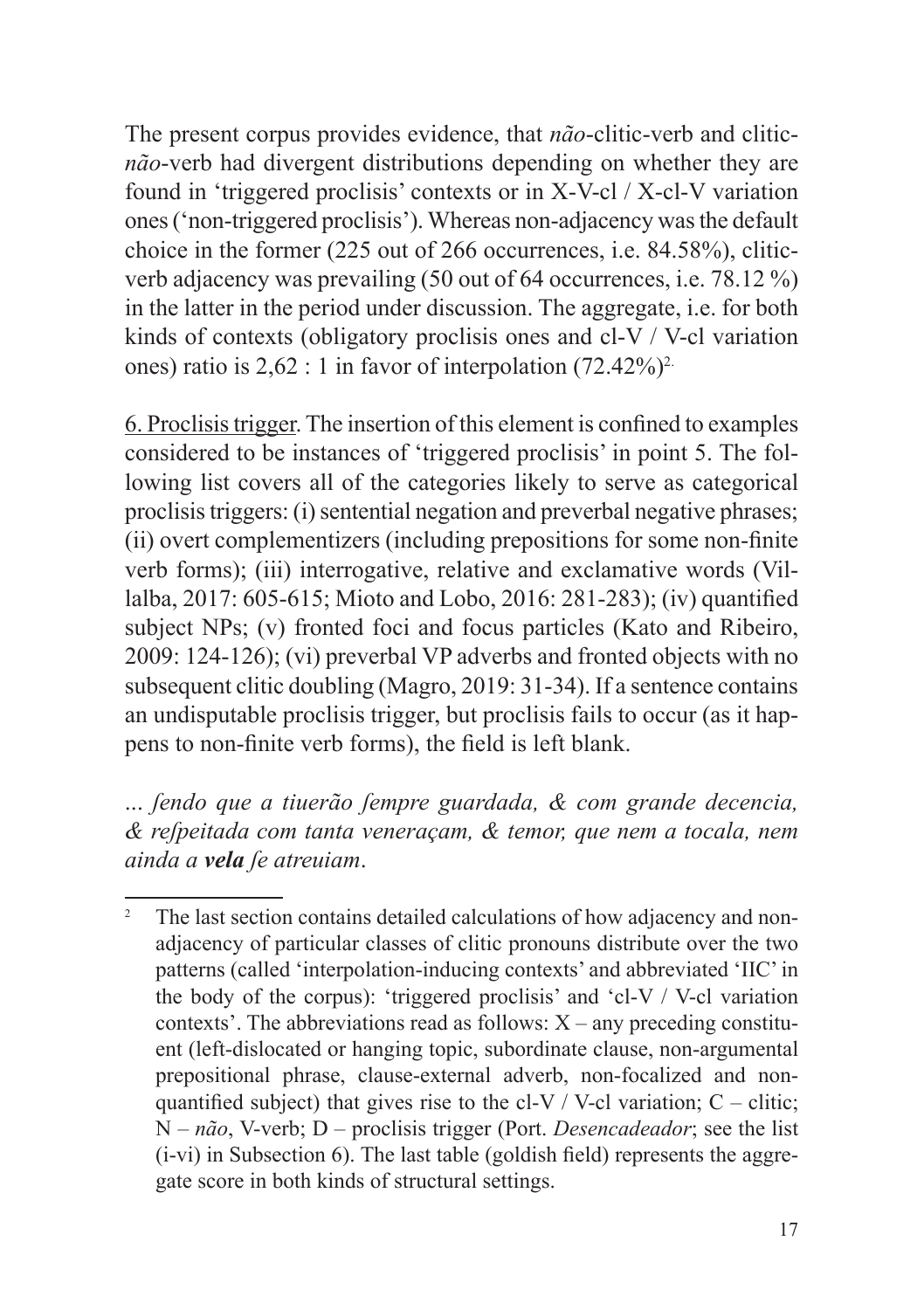'… the fact being that they had always been mindful of it, with lots of decency, and that they had always been respectful of it, showing so much veneration and fright that they neither dared touch it nor have a look at it'

If two equally likely proclisis triggers appear preverbally in a sentence, generally both of them are indicated.

Additionally, in Classical Portuguese, subordinate clauses were occasionally introduced with no overt *que* complementizer. The omissions reached such a frequency that they carried over into negated clauses. In such contexts, interpolations may have appeared even when an overtly expressed proclisis trigger was absent<sup>3</sup>.

..., *cõ proteſtos, lhe foi requerido o não fizeſſe* ... (1644. *Relaçam em que se refere parte dos gloriosos successos, que na Provincia da Beira tiverão contra Castelhanos, as armas de S. Magestade*, ...; p. 3) http:// purl.pt/12510 (text not included in the TaCo-CPC) 'With protests he was required not to do that'

7. Verb. If, in sequences where a finite and a non-finite verb forms are juxtaposed, the clitic climbs to the verb other than the one that subcategorizes for the argument it specifies, its 'surface' host is given (Anderson 2005:108-111). For example, in sequences such as *podendo a conservar*, the *a* pronoun is enclitic to the modal auxiliary and not proclitic to the infinitive (as would be the case for Brazilian Portuguese; see Duarte, Matos, Gonçalves, 2005: 133-134). In fact, EP norms allow *podendo-a rapidamente conservar* but not *podendo rapidamente a conservar*.

8. Tense / Verb form. Traditional labels are used (present indicative, simple past perfect, imperfect indicative, pluperfect compound, pluperfect simple, simple future, present subjunctive, imperfect subjunctive; future subjunctive; conditional; imperative). In sequences such *há-de*

<sup>&</sup>lt;sup>3</sup> To the best of our knowledge, the phenomenon has not thus far attracted the attention of scholars; an apparently similar structure has been extensively dealt with by Arteaga (2009: 23-27), for Old French; it remains to be investigated whether French and Portuguese omissions were indeed equivalent.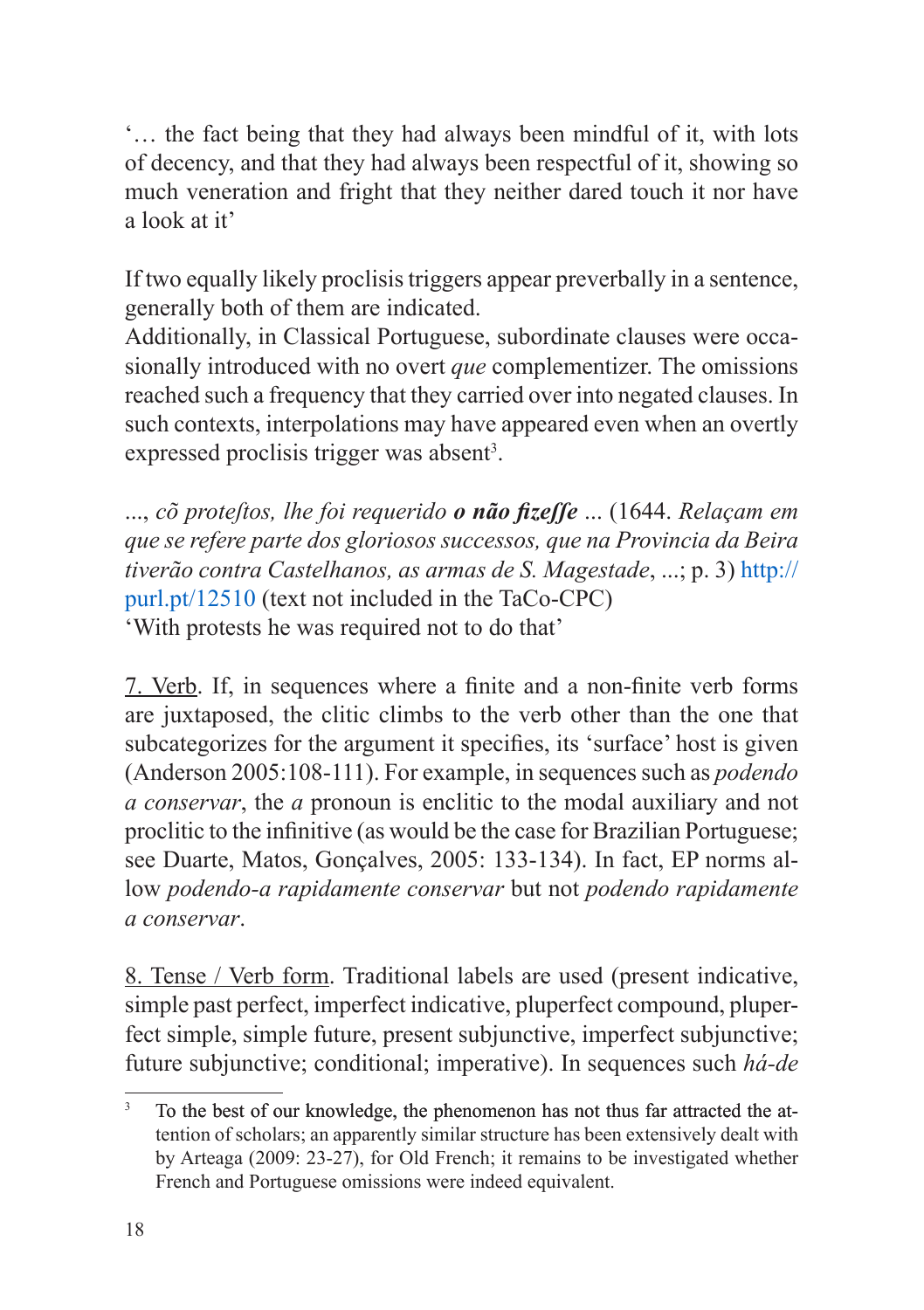*mover-se* ('will move' or 'has to move'), the semantic contribution (categorial meaning) of the periphrasis is indicated (e.g. '*haver de* infinitive prospective / modal construction').

9. Modal frame. This row is taken into consideration with root clauses only. Modal characteristics of subordinate clauses are often biased by the lexical meaning of the main clause's verb or the semantic profile of the element standing in a CP position. For example, in S. Schwenter's (1999: 13-15) classification, conditional constructions, even if they are all headed by *if*, diverge according to what the speaker does in the apodosis (main clause). In content conditionals, the protasis specifies the state of affairs enabling speakers to produce a given assertion. In speech-act conditionals, some behavioral stance is taken towards the situation communicated in the apodosis. The protasis shows, then, why or under what circumstances a given speech act is 'felicitous'. Finally, in epistemic conditionals an inference, whose symptoms are outlined in the protasis, is drawn by the speaker. Related to the above, but exhibiting a slightly different nature, is the tripartition based on epistemic links relating the propositional content of protases to the speaker's appraisal of extra-linguistic reality. From this point of view, conditional constructions split into factual, counterfactual, and hypothetical ones. Generally, mood and modality are known not to be in one-to-one

correspondence. For example, in Romance languages simple future indicative forms are used to issue orders and give instructions (Stage, 2002: 56).

10. Negation. With simple finite verb forms, negation always acts as a proclisis trigger. Thus, it is invariably paired with 'triggered proclisis' contexts. Aside from the basic negative *não*, only the preposition *sem* 'without', and the discontinuous conjunction *nem* … *nem* 'neither … nor' are considered 'negative markers' (Matos, 2003: 771-773; see also Duarte, Matos and Hub Faria, 1995: 132-139). Obviously, negative quantifiers such as preverbal *nada* 'nothing' and *ninguém* 'nobody' contribute to the expression of negation, as well. In the TaCo-CPC examples, postnominal *algum* / *alguma* is a negative polarity marker c-commanded by the negative marker proper (symmetric negative concord; see Batllori, 2019). It seems not to have reached the rank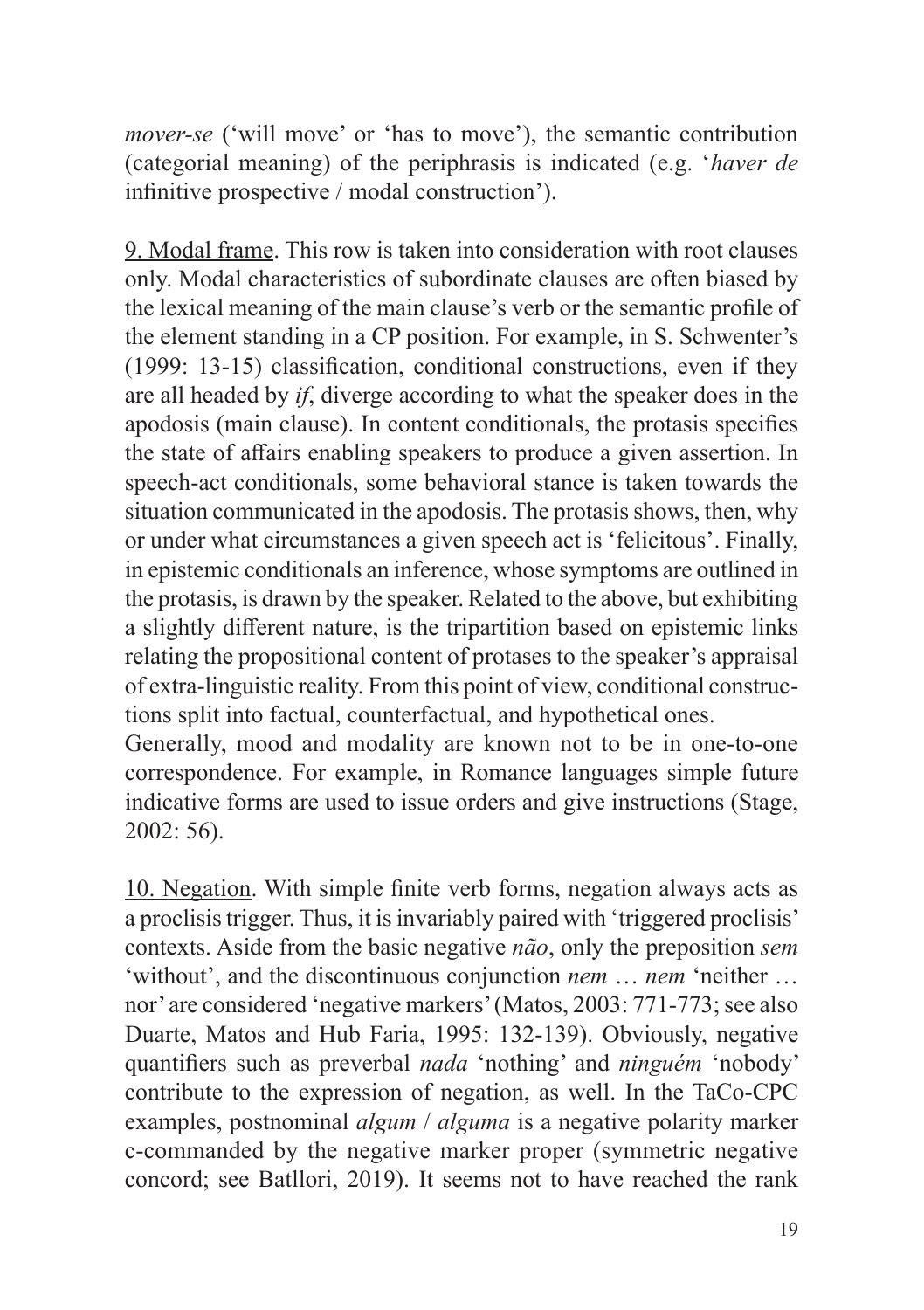of the negative marker on its own yet at that point. If a negation is an element of negative concord, NPIs are identified as well, even if they occur after a cl-V complex (Matos, 1999: 187-188).

Mood selection in Romance languages is known to be sensitive to whether the verb is negated or not. Such cases are accounted for accordingly.

..., *nem obrigação algũa que os forçaſſe a jornada tam perigoſa pella diſtancia de mil, & quinhentas legoas de mares*, ...

'nor any obligation whatsoever that would have coerced them into such a dangerous expedition covering the distance of 1500 nautical miles' Negation: yes (NC: *nem* NPI: N *alguma*; mood selection)

11. Clause type. This row is filled with root clauses only. Putting the variety of structural models in order posed a major challenge in compiling records for TaCo – CPC's examples.

11a. Variation contexts. They correspond to 'non-triggered proclisis' and 'enclisis' in the 'clitic placement row'. If the negative marker *não* occurs preverbally in variation contexts, interpolation is likely to take place as well (see Table 2 above). Nonetheless, instances of interpolation outside categorical proclisis contexts are subsumed under Root II.

Root I: finite main clauses in which the cl-V / V-cl complex is preceded by a referential, non-focalized subject

Root Ia': a clause with a fronted dependent clause

One of the recurrent problems with the first two models is related to structures in which a sentence-initial subject is followed by a dependent clause (e.g. a relative clause, or an adverbial-infinitival one), and a subsequent V1 main clause: *Ossoldados, após ver o inimigo, atiraram-lhe* 'Soldiers, after having seen the enemy, opened fire on them'. In most of the cases, nothing hinges on whether such sequences are treated as representing the Root I model (on account of *Os soldados*), or the Root Ia' model (on account of *atiraram* being directly preceded by *após ver o inimigo*). Still, things get complicated once the subject is a proclisis trigger, i.e. a non-referential NP, contains marked focus, or is a quantifier. Then, proclisis becomes categorical (i.e. subject – dependent clause – cl-V) and cannot be traced back to variation found in Ia' contexts in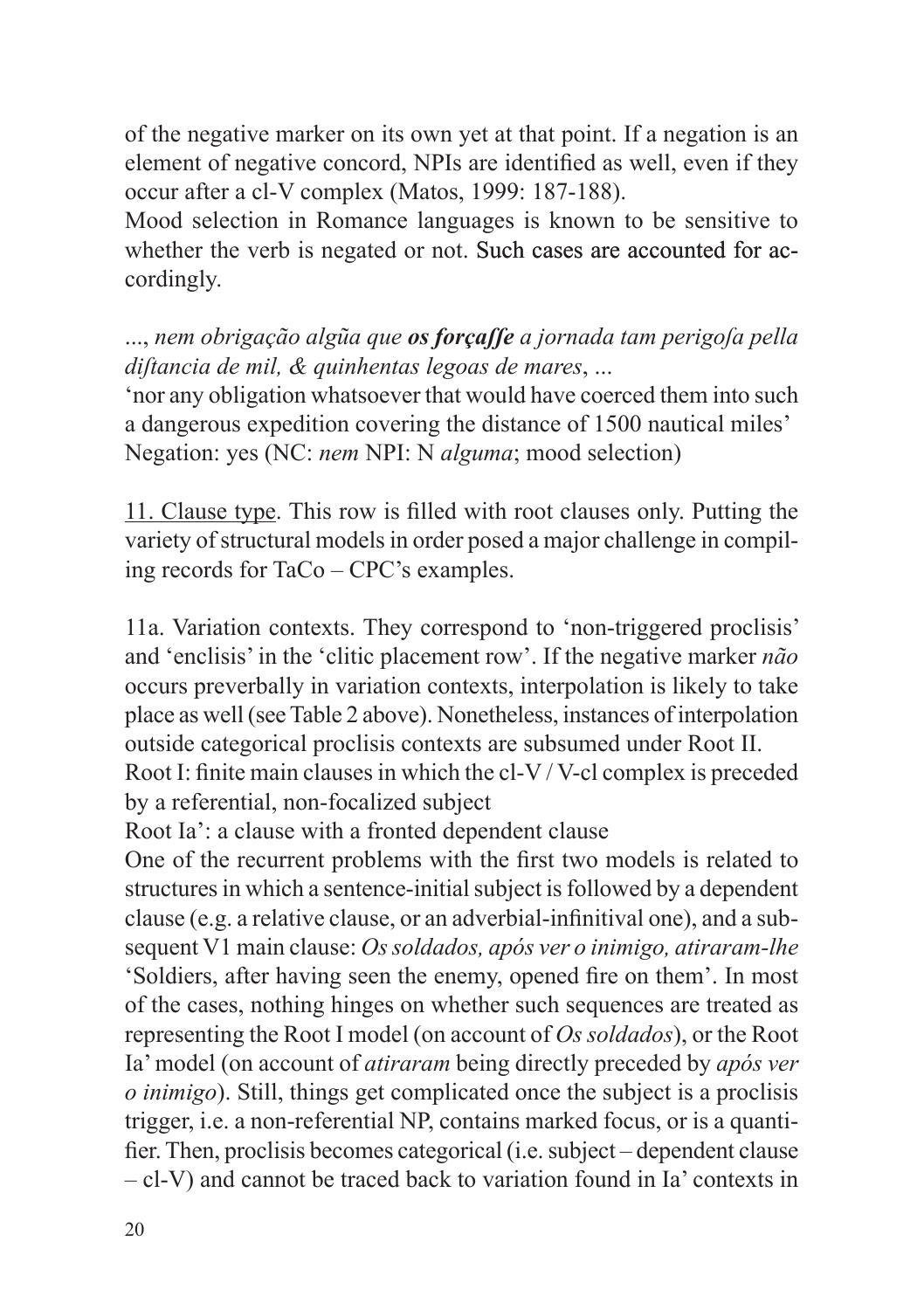that period. Such cases are assumed to represent the Root I type, with a categorical proclisis.

Moreover, for some scholars variation in clitic placement in  $17<sup>th</sup>$ -century Root Ia' clauses is subject to some restrictions. Unlike in modern EP, where enclisis is not sensitive to prosodic factors, in 17<sup>th</sup>-century texts the freedom of choice used to be constrained by the length of preverbal dependent clauses. According to Sandalo and Galves (2013: 129), longer, i.e. consisting of nine or more words, pre-verbal clauses stood a better chance of being matched by autonomous intonational phrases<sup>4</sup>. In such cases, the verb in the subsequent main clause is the best candidate to become the first element of the clause's intonational contour, and enclisis is dominant. This prediction is partially borne out in the present corpus – even if after nine-word subordinate clauses, proclisis is still dominant in ensuing V1 main clauses, enclisis is found there with a higher frequency than in V1 main clauses following subordinates shorter than nine words.

|      | preceding clause with less than |                | preceding clause with nine words |                |
|------|---------------------------------|----------------|----------------------------------|----------------|
|      | nine words                      |                | or more                          |                |
|      | $V-cl$                          | $cl-V$         | $V-c1$                           | $cl-V$         |
| 1614 | 2                               | 10             |                                  |                |
| 1625 |                                 | 22             | 3                                | 35             |
| 1640 |                                 |                |                                  | $\overline{2}$ |
| 1645 | 6                               |                | $\mathcal{E}$                    |                |
| 1650 |                                 | 44             |                                  | 20             |
| 1660 |                                 | $\overline{2}$ |                                  | 3              |
| 1686 |                                 | 10             |                                  | 9              |
| 1692 |                                 | 6              |                                  |                |
| 1697 |                                 | 3              |                                  |                |
| 1735 |                                 | 14             | 8                                | 5              |
|      | 15                              | 113            | 19                               | 85             |

Intonational phrases include all adjacent phonological phrases that are part of a root sentence, while syntactic material not structurally attached, like parentheticals, form their own IPs. Besides being governed by syntactic conditions, the formation of IPs is also subject to phonological constraints: long phrases tend to be split into smaller IPs, and balanced IPs are preferred. Likewise, the longest IP tends to surface as the rightmost (see Oliveira, Cruz, Paulino and Vigário, 2017: 53-54).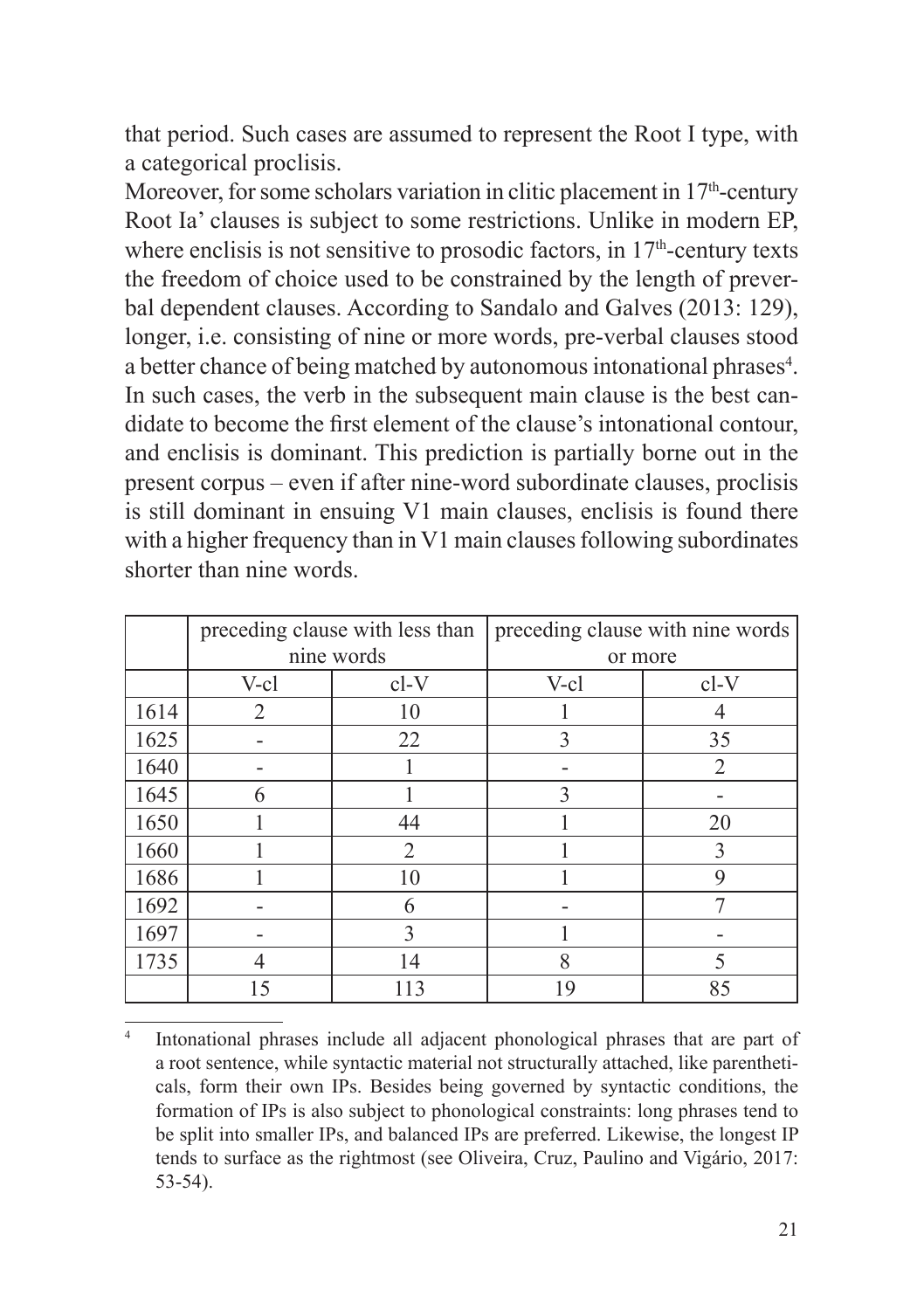Root Iba: V1 second coordinate

Obviously, coordination of more than two clauses, one of which is a cl-V or V-cl sequence is found as well. Such cases are subsumed under this label too.

*E indo repararſe à Bahya, acharam ja nella as noſſas armadas, & feitas na volta de Pernambuco, aparcceraõ naquella parajem, a quatro de Mayo, & ſe fizeram ao mar na volta do Norte*.

'And going to Bahia, to have some repairs done, they already found our (navies) there ready and positioned around Pernambuco & they appeared in this place on May the fourth, and set off on their sea crossing northwards'

Ic: inserted (parenthetical) V1 root clause. This is an extremely rare case in the TaCo-CPC.

..., *em que a execuçaõ ſe perſuadia com razoens politicas, as quais ſe diz tambem foraõ cenſuradas* ...

'... in which the execution was advocated for political reasons, which, it is said, were censored accordingly'

Root Id: dislocated complements with clitic doubling. These fall into two categories: CLLD (clitic left dislocation), with a resumptive clitic pronoun following the topicalized constituent and hanging topic leftdislocations (HTLDs). Left-dislocations without a pronoun (straightforward topicalization) in Classical Portuguese are, for obvious reasons, left out of analysis in the present corpus.

Root IV: an adverb other than fronted VP adverb

Root IVa: a prepositional phrase other than a fronted argument.

11b. Categorical enclisis context. Root Ia (TM categorical enclisis). TM stands for the Tobler-Mussafia law, the ban against clitic pronouns in clause initial position. The rule allows clitics to appear postverbally only when being preverbal would place them in clause initial position. In Classical Portuguese this constraint has to be redefined so as to cover sentence-initial position only. In the middle of a sentence, proclisis, even in clause-initial position, was an eligible option (see the Ia' context).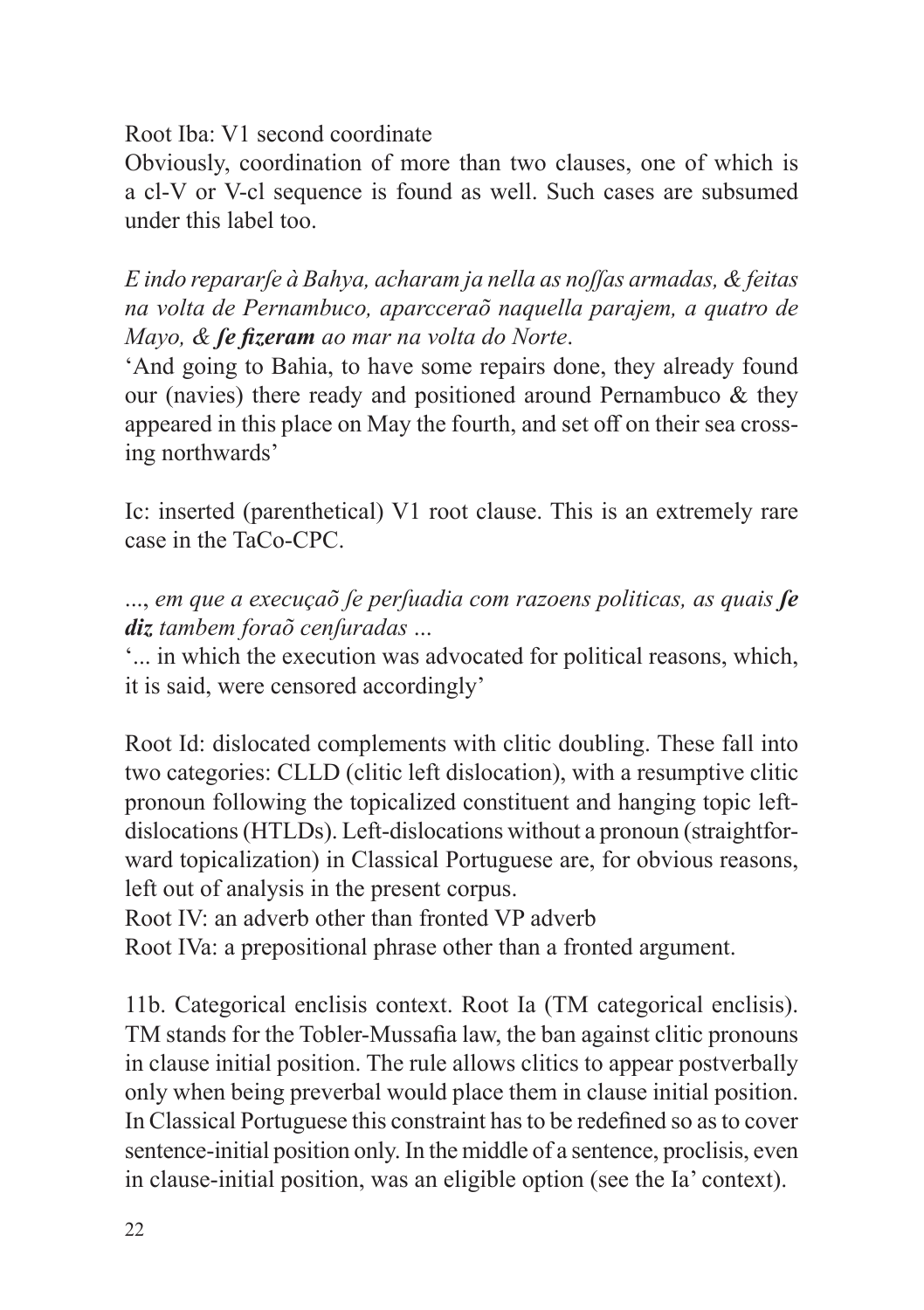Both in cl-V / V-cl variation contexts and in Root Ia, mesoclisis is an optional choice with simple future and present conditional forms. Clearly, authors employed various strategies to avoid inserting the pronoun verb-internally.

11c. Categorical proclisis contexts

Root I with a focalized or quantified subject, including negative quantifiers *nada* and *ninguém*

Root II with a preverbal negative marker, including interpolation Root III with a CP position filled with *wh*-words: interrogative pronouns, exclamatives, and indirect orders, i.e. other than the interlocutororiented ones (Mioto and Lobo, 2016: 278-282)

Root IV clause with a preverbal VP adverb

Root IVa clause with a preverbal oblique (i.e. prepositional NP) argument

Root V clause with a preverbal focus particle or with fronted direct objects (encompassing both focalized and quantified objects)

#### IV. TaCo-CPC and TBC

It is important to reveal the rationale for compiling the TaCo-CPC. For several years, scholars have had at their disposal the *Tycho Brahe Parsed Corpus of Historical Portuguese (TBC)*, an electronic corpus of texts written in Portuguese by authors born between 1380 and 1881. Crucially, the criteria for data selection are different. The TBC itself as well as a number of studies inspired by it are closely tied to Kroch's (2001; see also Galves and Kroch, 2016) theory of syntactic change. The essential period for the occurrence of such a change is language acquisition<sup>5</sup>, as the direct mechanism prompting the change involves internalized diglossia (with divergent parameters likely to be used

<sup>&</sup>lt;sup>5</sup> This decision corresponds to the view, associated with the work of Lightfoot (1999: 92; 2006), that syntactic changes originate from individual cues available to new generations of speakers that compute a large-scale grammatical system on the basis of their parents' speech. The change, then, boils down to a series of micro-scale transitions between synchronically stable individual grammars. The principal mechanism prompting the change is the devious imitation of the older generation's grammatical habits. As parents' internalized grammar is not directly available to new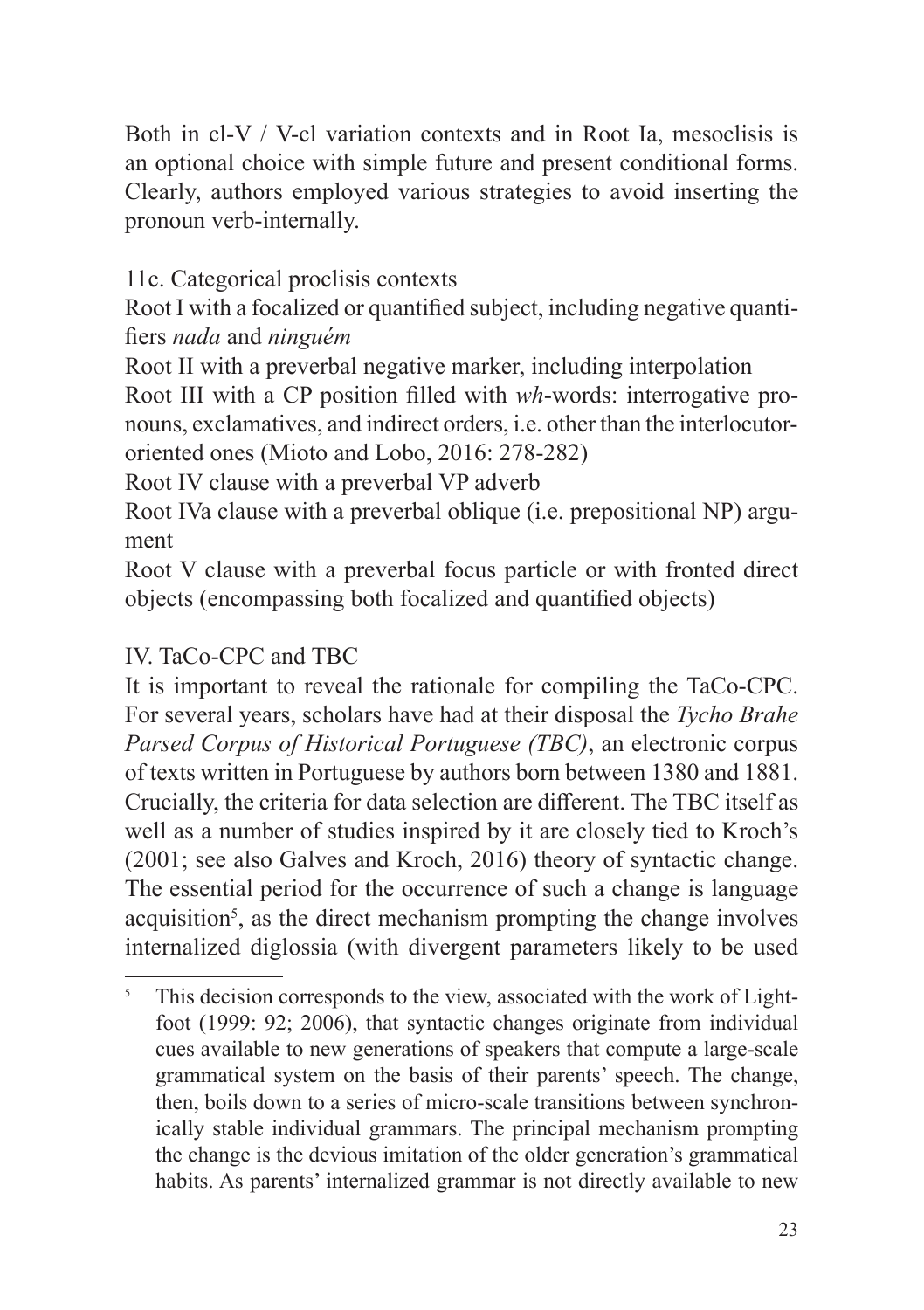on alternate occasions by the same individual). Thus, two competing individual grammars are a prerequisite for the change to become activated (Galves, Britto, Paixão de Sousa, 2005: 40, 64-65 and Janda and Joseph, 2003: 140-141 for a skeptical point of view towards this approach)<sup>6</sup>. The exact placement of the change (the turning point) is related to the period when a given author was acquiring his / her language. Thus, anonymous works are hardly compatible with such principles of data selection. Indeed, in the TBC only an insignificant number of texts, tardily added and subsumed under the 'Various' label, are anonymous. They have been compiled on the basis of the *Gazeta de Lisboa* (18<sup>th</sup> century) and 17<sup>th</sup>-century 'clumsily handwritten notes' (*Manuscritos das MãosInábeis*) by unidentified authors (Galves, 2018: 55). No analogous constraint has been imposed onto the data retrieved from the Biblioteca Nacional Digital.

This decision might have some bearing on the results depicted in this corpus, especially with respect to the  $18<sup>th</sup>$  and  $19<sup>th</sup>$ -century scriptural production (forthcoming volumes). In the  $19<sup>th</sup>$  century in particular, some of the periodicals became platforms of heated political debates over the usefulness of monarchy in Portugal. Arguments were exchanged back and forth, frequently by anonymous authors, with the use of rhetorical devices intended to enhance their powers of persuasion (Nkollo and Fiéis, 2020). These appeals involved, among others, serial repetitions of negative interrogative sentences or conditionals juxtaposing multiple negated protases, each of which depicted an undesirable situation, paired with a paradoxical conclusion in the apodosis. By strongly suggesting a positive answer, they represented a pragmatic implicature (as in *Haven't you ever study Latin*?; cf. Larrivée, 2017: 455). Some of these strategies exhibit a strong 'priming effect', i.e. a tendency to replicate linguistic material used in the preceding stretches of the same text (Blas

generations of learners, its reconstruction must be flawed to a degree (the situation is known as 'the imperfect transmission of linguistic attitudes').

 $6$  In Namiuti's (2008: 18-19) opinion, once a given speech community becomes diglossic with respect to the fixation of a given parameter, speakers can acquire both parameters; if they are left with the decision as to which rule of well-formedness is applicable in a given speech event, the choice is a matter of performance' (2008: 18-19). All this is consonant with the claim that parametric change is abrupt rather than gradual.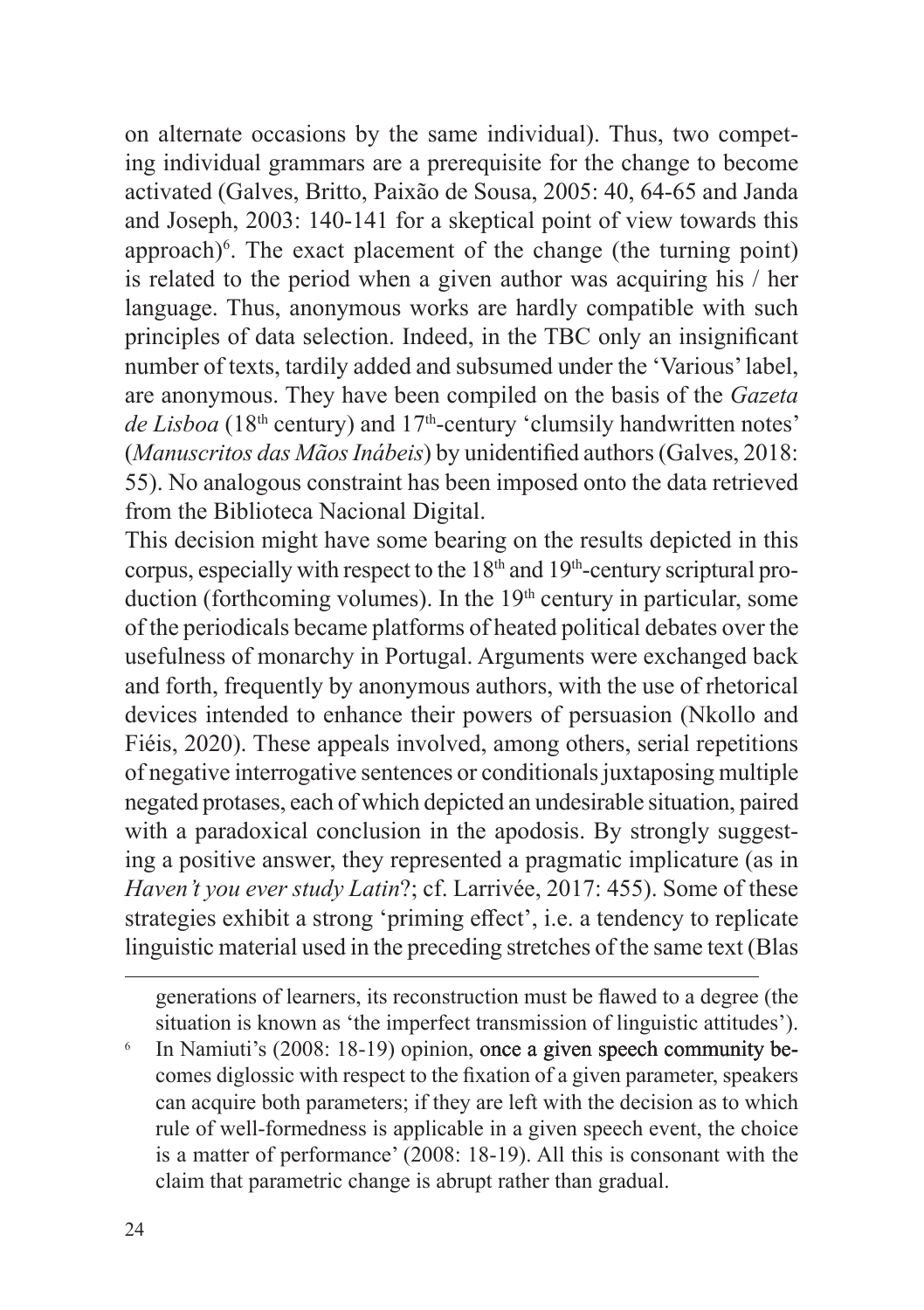Arroyo and Schulte, 2017: 23). Such a discourse architecture, even if not exclusive to anonymous press releases, is apparently favored by the argumentative character of the political appeals of that period.

17th century

1614. Nicolao Agostinho. *Relaçam summaria da vida do... Senhor Dom Theotonio de Bragãça* ...<http://purl.pt/11490>(pages: 84-137; sequences with clitics: 294)

1625 Bertolameu Guerreiro. *Jornada dos vassalos da coroa de Portugal, pera se recuperar a cidade do Salvador, na Bahya de todos os Santos, tomada pollos holandezes, a oito de Mayo de 1624. & recuperada ao primeiro de Mayo de 1625*. <http://purl.pt/17352> (pages: 10-150; sequences with clitics: 1069)

1639. Anonymous. *Regimento dos Juizes das Aldeas, e Julgados do Termo, &c*. 1639. (pages: 1-15; sequences with clitics: 155)

1640. Diogo de Santana. *Relaçamverdadeira domilagroso portento,& portentosomilagre, q[ue] aconteceo na India no SantoCrucifixo, q[ue] està no coro do observantissimo mosteiro das Freiras de S. Monica da cidade de Goa, em oito de Fevereiro de 636. & continuou por muitos dias, tirada de outra, que fez o Reverendo P. M. Fr. Diogo de S. Anna*. <http://purl.pt/16740> (pages: 5-19; sequences with clitics: 155)

1645. Jorge da Costa. *Sermaõ do jubileo geral concedido pelo muy S. Padre Innocencio Decimo : Tratase engenhosamente como estes favores da misericordia de Roma saõ pera Portugal empenhos da declaraçaõ de sua justiça.* <http://purl.pt/20760>(pages: 3-22; sequences with clitics: 145)

1650. Bento Teixeira Feio. *Relaçam/ do naufragio/ que fizeram as naos/ Sacramento, & Nossa Senhora da Ata-/laya, vindo da India para o Reyno,/ no cabo de Boa Esperança; de/ que era Capitaõ mór Luis/ de Miranda Henriques,/ no anno de 1647*.<http://purl.pt/28100> (pages: 5-47; sequences with clitics: 584)

1660. Padre Antonio Vieira. *Copia de huma carta para ElRey N. Senhor. Sobre as missoes do Seará, do Maranham, do Pará, & do grande rio das Almasónas*. <http://purl.pt/16556>(pages: 3-20; sequences with clitics: 198)

1686. Antonio Carvalho da Costa. *Compendio geographico : distribuido em tres tratados, o primeiro, da projecçam das espheras*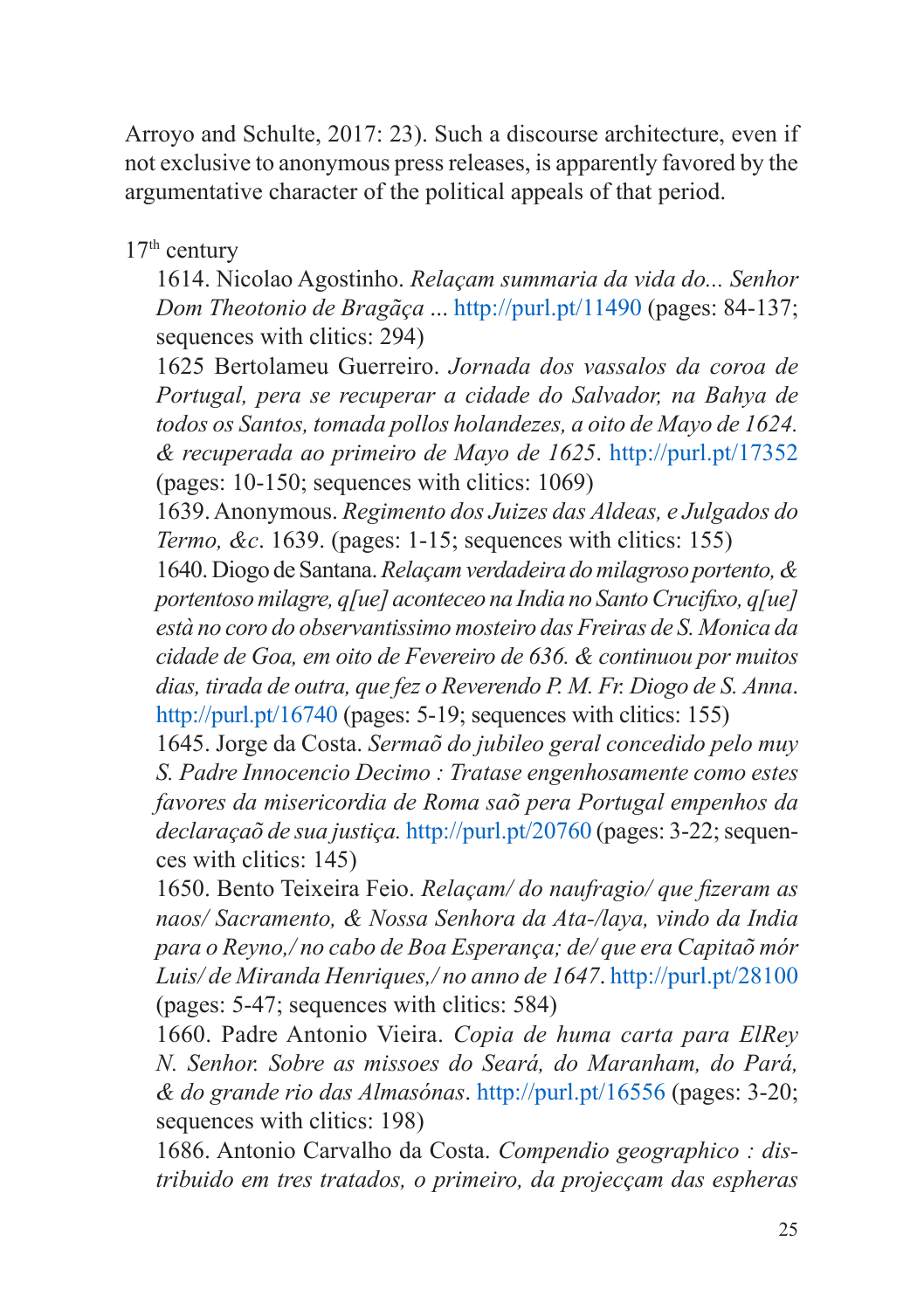<span id="page-25-0"></span>*em plano, construcçam dos Mappas universaes, & particulares, & fabrica das cartas Hydrographicas: o segundo da Hydrographia dos Mares: o terceiro da descripçam Geographica das terras, com varias proposiçoens pertencentes a esta materia*.<http://purl.pt/13823> (pages: 96-141; sequences with clitics: 418)

1692. Vicente Barbosa C.R. *Compendio da relaçam, que veyo da India o anno de 1691... da nova missam dos Padres Clerigos Regulares da Divina Providencia na ilha de Borneo*.<http://purl.pt/12025> (pages: 2-12; sequences with clitics: 152)

1697. Aires de Almeyda S.J. *Sermam do acto da fee que se celebrou em Coimbra no Terreiro de S. Miguel em 17. de Outubro de 1694*. <http://purl.pt/13488>(pages: 3-19; sequences with clitics: 139)

1735. Antonio Vieyra S.J. *Cartas* (Volume 1) [https://digital.bbm.](https://digital.bbm.usp.br/handle/bbm/4527) [usp.br/handle/bbm/4527](https://digital.bbm.usp.br/handle/bbm/4527) (pages: 33-105, 122-134; 140-201; 388- 441 sequences with clitics: 1285)

#### **References:**

- Anderson, Stephen R. 2005. *Aspects of the Theory of Clitics*. Oxford: Oxford University Press.
- Andrade, Aroldo Leal de & Cristiane Namiuti-Temponi. 2016. Gone without the Verb: clitic interpolation and clitic climbing in the history of European Portuguese. *Cadernos de Estudos Linguísticos* 58(2). 201-216. [http://dx.doi.](http://dx.doi.org/10.20396/cel.v58i2.8647151) [org/10.20396/cel.v58i2.8647151](http://dx.doi.org/10.20396/cel.v58i2.8647151)
- Arteaga, Deborah. 2009. On the existence of null complementizers in Old French In Pascual José Masullo, Erin O'Rourke & Chia-Hui Huang (eds.), *Romance linguistics 2007:Selected Papers from the 37th Linguistic Symposium on RomanceLanguages(LSRL),Pittsburgh, 15-18March 20017*, 19-36. Amsterdam-Philadelphia: John Benjamins. <https://doi.org> /10.1075/cilt.304.03art
- Batllori, Montserrat. 2019. *Tipologia de la Concordança Negativa i caracterizació dels mots negatius en català i en espanyol medievals*. Paper presented at XXIX Congrès International de Linguistique et de Philologe Romanes. Section 4 : Syntaxe. *Københavns Universitet. København (July 2019).*
- Blas Arroyo, José Luis & Kim Schulte. 2017. Competing modal periphrases in Spanish between the 16th and the 18th centuries. A diachronic variationist approach. *Diachronica* 34(1). 1-39. [https://doi.org/10.1075/](https://doi.org/10.1075/dia.34.1.01bla) [dia.34.1.01bla](https://doi.org/10.1075/dia.34.1.01bla)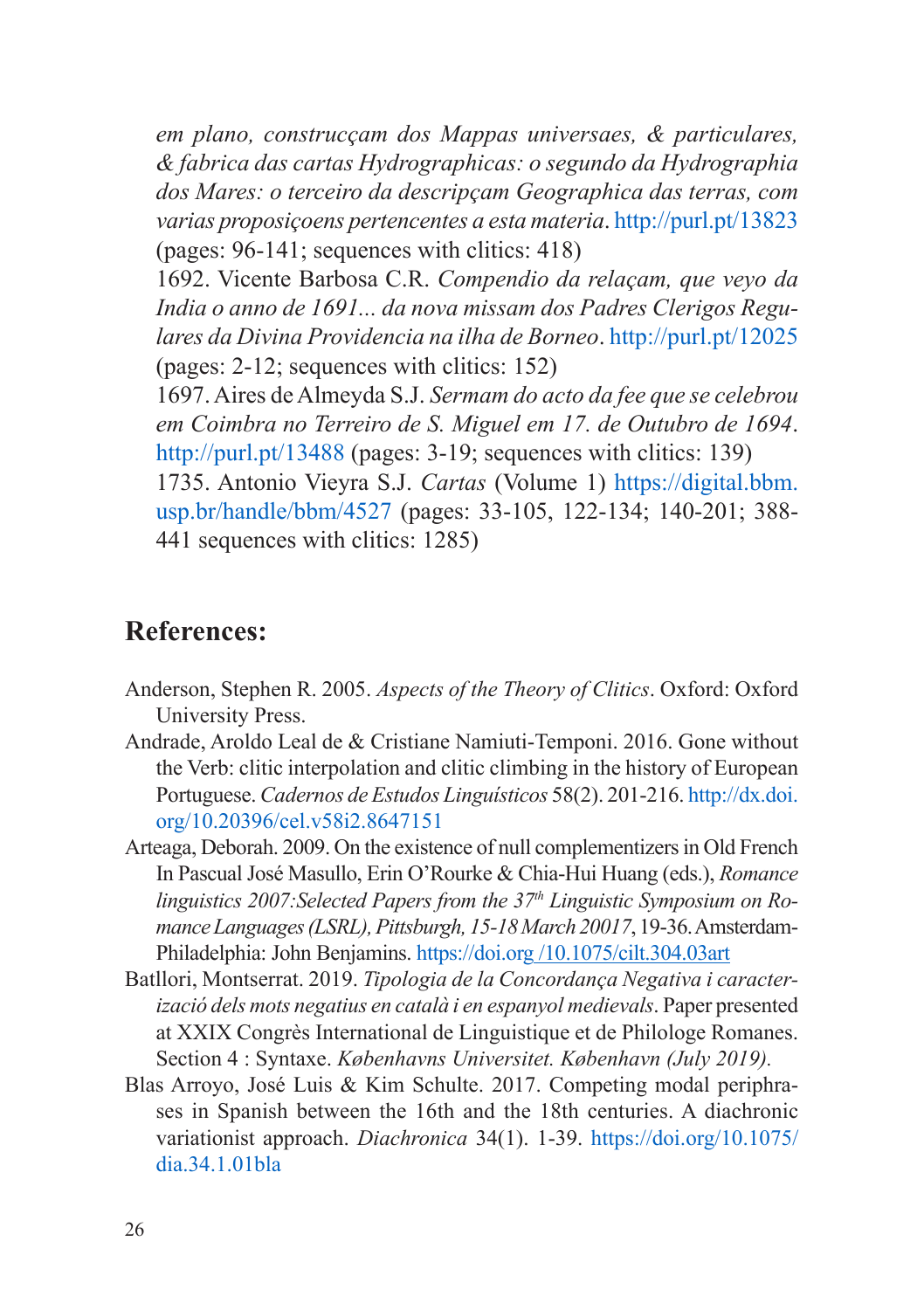- Cardeira, Esperança. 2005. *Entre o português antigo e o português clássico*. Lisboa: Imprensa Nacional Casa da Moeda.
- Castro, Ivo (ed.). 1988. *Sete ensaiossobre a obra de J. M. Piel*. Lisboa: Instituto de Linguística da Faculdade de Letras de Lisboa.
- Castro, Ivo. 2006. *Introdução à história do português* (2ª ed.). Lisboa: Edições Colibri.
- Costa, João & Ana Maria Martins. 2010. Middle scrambling with deictic locatives in European Portuguese. In Reineke Bok-Bennema, Brigitte Kampers-Manhe & Bart Hollebrandse (eds.), *Romance Languages and Linguistic Theory 2008. Selected papers from 'Going Romance' Groningen 2008*, 59-76. Amsterdam & Philadelphia: John Benjamins. [https://doi.](https://doi.org/10.1075/rllt.2.05cos) [org/10.1075/rllt.2.05cos](https://doi.org/10.1075/rllt.2.05cos)
- Donaldson, Bryan. 2014. Socio-stylistic reflexes of syntactic change in Old French. *Journal of French Language Studies* 24(3). 319-345. [https://doi.](https://doi.org/10.1017/S09592 69513000203) [org/10.1017/S09592 69513000203](https://doi.org/10.1017/S09592 69513000203)
- Duarte, Inês, Gabriela Matos & Anabela Gonçalves. 2005. Pronominal Clitics in European and Brazilian Portuguese. *Journal of Portuguese Linguistics* 4(2), 113-141.
- Carvalho, Maria José. 2015. Para a história do infinitivo flexionado português: uma abordagem semântico-pragmática. *Zeitschrift für romanische Philologie* 131(3). 664-689.
- Duarte, Inês, Gabriela Matos & Isabel Hub Faria. 1995. Specificity of European Portuguese Clitics in Romance. In Isabel Hub Faria & Maria João Freitas (eds.), *Studies on the Acquisition of Portuguese*, 129-154. Lisboa: APL/Colibri.
- Duarte, Inês & Gabriela Matos. 2000. Romance Clitics and the Minimalist Program. In João Costa (ed.), *Portuguese Syntax.NewComparative Studies*, 116-142. Oxford: Oxford University Press.
- Fiéis, Alexandra. 2001. Interpolação em Português Medieval como Adjunção a XP. In *Actas do XVI Encontro Nacional da Associação Portuguesa de Linguística*, 197-211. Lisboa: Colibri-APL.
- Galves, Charlotte. 2018. The Tycho Brahe Corpus of Historical Portuguese. Methodology and results. *Linguistic Variation* 18:1 (Special issue: *Romance Parsed Corpora*). 49-73.
- Galves, Charlotte, Helena Britto & Maria Clara Paixão de Sousa. 2005. The Change in Clitic Placement from Classical to Modern European Portuguese: Results from the Tycho Brahe Corpus. *Journal of Portuguese Linguistics* 4(1). 39-67.
- Galves, Charlotte & Anthony Kroch. 2016. Main Syntactic Changes from a Principle‐and‐Parameters View. In W. Leo Wetzels, Sergio Menuzzi &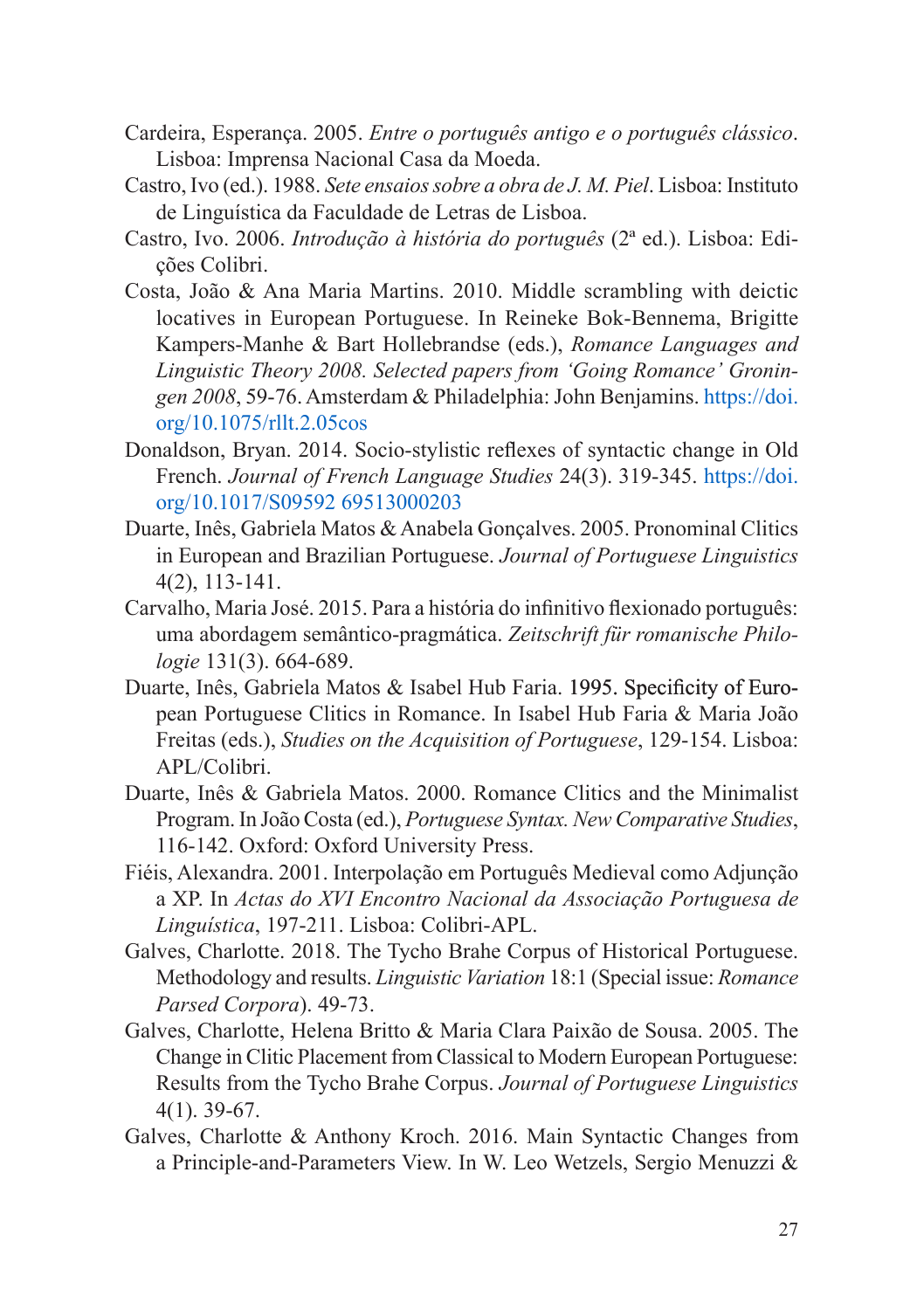João Costa (eds.), *The Handbook of Portuguese Linguistics*. 487-503. West Sussex: John Wiley & Sons, Inc.

- Galves, Charlotte; Aroldo Leal de Andrade & Pablo Faria (2017, December). *Tycho Brahe Parsed Corpus of Historical Portuguese*. URL: .
- Hirschbühler, Paul & Marie Labelle. 2000. Evolving Tobler-Mussafia Effects in the Placement of French Clitics. In Steve Dworkin and Dieter Wanner (eds.), *New Approaches to Old Problems. Issues in Romance Historical Linguistics*, 165-182. Amsterdam–Philadelphia: John Benjamins. [https://](https://doi.org/10.1075/cilt.210.15hir) [doi.org/10.1075/cilt.210.15hir](https://doi.org/10.1075/cilt.210.15hir)
- Janda, Richard D. & Joseph, Brian D. 2003. On Language, Change, and Language Change – Or, Of History, Linguistics, and Historical Linguistics. In Joseph, Brian D. & Richard D. Janda (eds.), *The Handbook of Historical Linguistics*, 1-180. Malden-Oxford, Blackwell Publishing Ltd.
- Kato, Mary A. & Ilza Ribeiro. 2009. Cleft sentences from Old Portuguese to Modern Portuguese. In Andreas Dufter & David Jacob (eds.), *Focus and Background in Romance Languages*, 123-154. Amsterdam-Philadelphia: John Benjamins.
- Kroch, Anthony. 2001. Syntactic Change. In Mark Baltin & Chris Collins (eds.), *Handbook of Contemporary Syntactic Theory*, 699-729. Oxford: Blackwell.<https://doi.org/10.1002 /9780470756416>
- Larrivée, Pierre. 2017. Negation and polarity. In Andreas Dufter & Elisabeth Stark (eds.), *Manual of Romance Morphosyntax and Syntax*, 449-471. Berlin-Boston: De Gruyter. <https://doi.org/10.1515/9783110377088-012>
- Lightfoot, David. 1999. *The Development of Language. Acquisition, Change, and Evolution*. Malden, MA/Oxford: Blackwell.
- Lightfoot, David. 2006. *How New Languages Emerge*. Cambridge: Cambridge University Press.
- López, Luis. 2009. *A Derivational Syntax for Information Structure*. Oxford: Oxford University Press. [https://doi.org/10.1093/acprof:oso/9780199557](https://doi.org/10.1093/acprof:oso/9780199557400.001.0001) [400.001.0001](https://doi.org/10.1093/acprof:oso/9780199557400.001.0001)
- Luís, Ana & Georg Kaiser. 2016. Clitic Pronouns: Phonology, Morphology, and Syntax. In W. Leo Wetzels, Sergio Menuzzi & João Costa (eds.), *The Handbook of Portuguese Linguistics*. 471-486. West Sussex: John Wiley & Sons, Inc.<https://doi.org/10. 1002/9781118791844.ch12>
- Magro, Catarina. 2019. Redobro de clítico em português europeu. *Estudos de Lingüística Galega* 11. 29-75. [http://dx.doi.org/10.15304/elg.11.505](http://dx.doi.org/10.15304/elg.11.5054)4
- Martins, Ana Maria (1994), *Clíticos na História do Português*. Lisboa: Faculdade de Letras da Universidade de Lisboa. Doctoral dissertation.
- Martins, Ana Maria. 2002. The Loss of IP-scrambling in Portuguese: Clause structure, word order variation and change. In David Lightfoot (ed.), *Syntactic*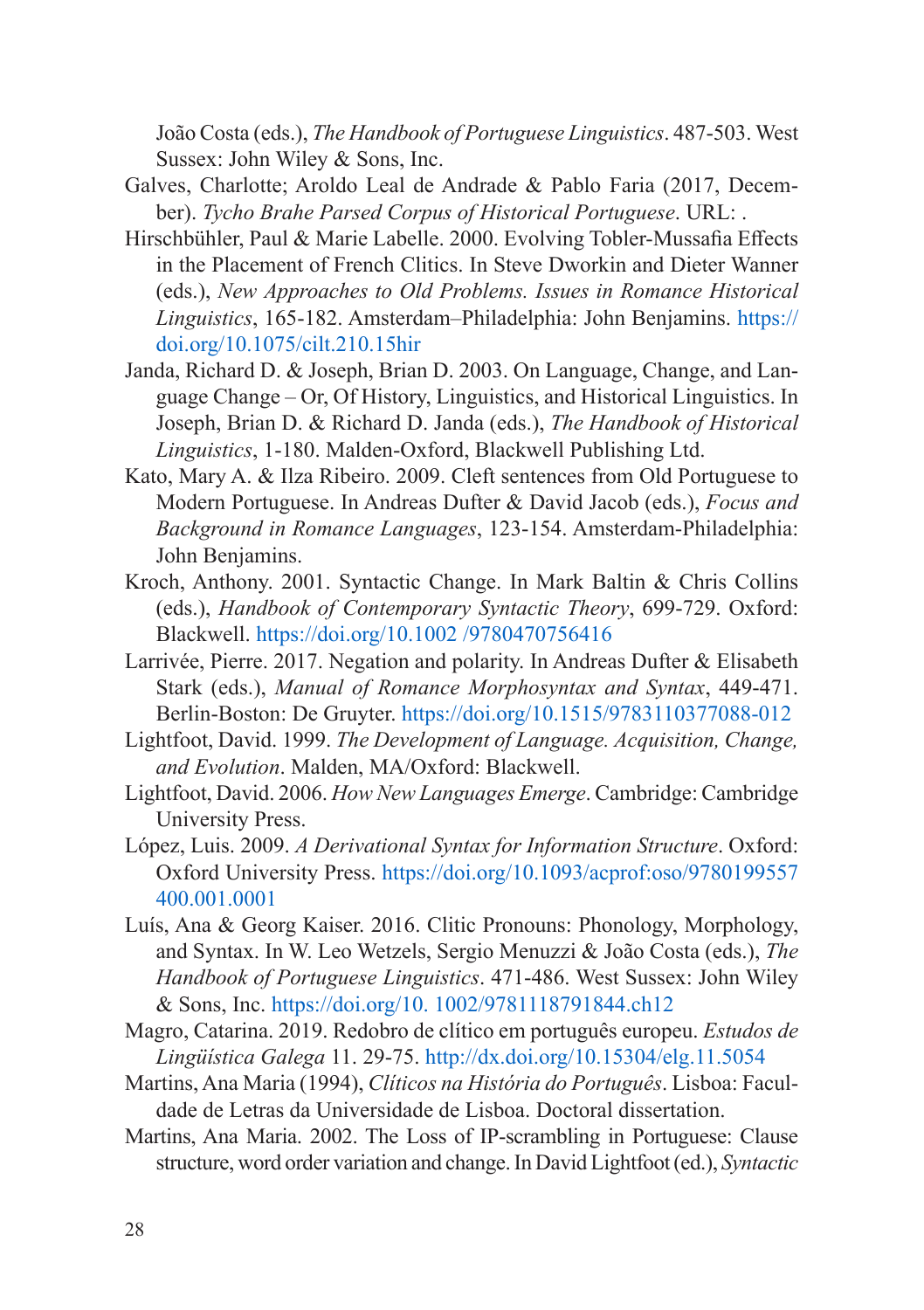*Effects of Morphological Change*, 232-248. Oxford-New York: Oxford University Press. <https://doi.org/10. 1093/acprof:oso/9780199250691.001.0001>

- Martins, Ana-Maria. 2011a. Clíticos na história do português à luz do teatro vicentino. *Estudos de Lingüística Galega* 3. 83-109. [https://doi.](https://doi.org/10.3309/1989-578X-11-5) [org/10.3309/1989-578X-11-5](https://doi.org/10.3309/1989-578X-11-5)
- Martins, Ana Maria. 2011b. Scrambling and Information Focus in Old and Contemporary Portuguese. *Catalan Journal of Linguistics* 10. 133-158.
- Martins, Ana Maria. 2012.Coordination, gapping and the Portuguese inflected infinitive: the role of structural ambiguity in syntactic change. In Diane Jonas, John Whitman & Andrew Garret (eds.), *Grammatical Change: Origins, Nature, Outcomes*. 275-292. Oxford: Oxford University Press. [http://dx.doi.org/10.1093/acprof:oso/ 9780199582624.003.001](http://dx.doi.org/10.1093/acprof:oso/ 9780199582624.003.0014)4
- Martins, Ana Maria. 2014. Syntactic Change in Portuguese and Spanish. Divergent and parallel patterns of linguistic splitting. In Patrícia Amaral & Ana Maria Carvalho (eds.), *Portuguese-Spanish Interfaces: Diachrony, synchrony and contact*, 35-64. Amsterdam-Philadelphia: John Benjamins. <https://doi.org/10.1075/ihll.1.04mar>
- Martins, Ana Maria. 2016. A colocação dos pronomes clíticos em sincronia e diacronia. In Ana Maria Martins & Ernestina Carrilho (eds.), *Manual de linguística portuguesa*. 410-430. Berlin-Boston: De Gruyter. [https://doi.](https://doi.org/10.1515/9783110368840-017) [org/10.1515/9783110368840-017](https://doi.org/10.1515/9783110368840-017)
- Martins, Ana Maria & Jairo Nunes. 2016. Passives and *Se* Constructions. In W. Leo Wetzels, Sergio Menuzzi & João Costa (eds.), *The Handbook of Portuguese Linguistics*. 471-486. West Sussex: John Wiley & Sons, Inc.
- **Matos, Gabriela. 1999.** Negative Concord and the Scope of Negation. *Catalan Working Papers in Linguistics* 7. 175-190.
- **Matos, Gabriela. 2003.** Aspectos sintáticos da negação. In Maria H.M. Mateus, Ana Maria Brito, Inês Duarte & Isabel H. Faria (eds.), *Gramática da Língua Portuguesa* (6.a edição), 767-793. Lisboa: Caminho.
- Mensching, Guido & Eva-Maria Remberger. 2016. Sardinian. In Adam Ledgeway & Martin Maiden (eds.), *The Oxford Guide to the Romance Languages*, 270-291. Oxford: Oxford University Press. [https://doi.org/10.1093/](https://doi.org/10.1093/acprof:oso/9780199677108. 003.0017) [acprof:oso/9780199677108. 003.0017](https://doi.org/10.1093/acprof:oso/9780199677108. 003.0017)
- Miller, Philip & Paola Monachesi. 2003. Les pronoms clitiques dans les langues romanes. In Danièle Godard & Anne Abeillé (eds.), *Les langues romanes, problèmes de la phrase simple*, 53-106. Paris: CNRS.
- Mioto, Carlos & Maria Lobo. 2016. *Wh*-movement: Interrogatives, Relatives and Clefts. In W. Leo Wetzels, Sergio Menuzzi & João Costa (eds.), *The Handbook of Portuguese Linguistics*. 275-293. West Sussex: John Wiley & Sons, Inc.